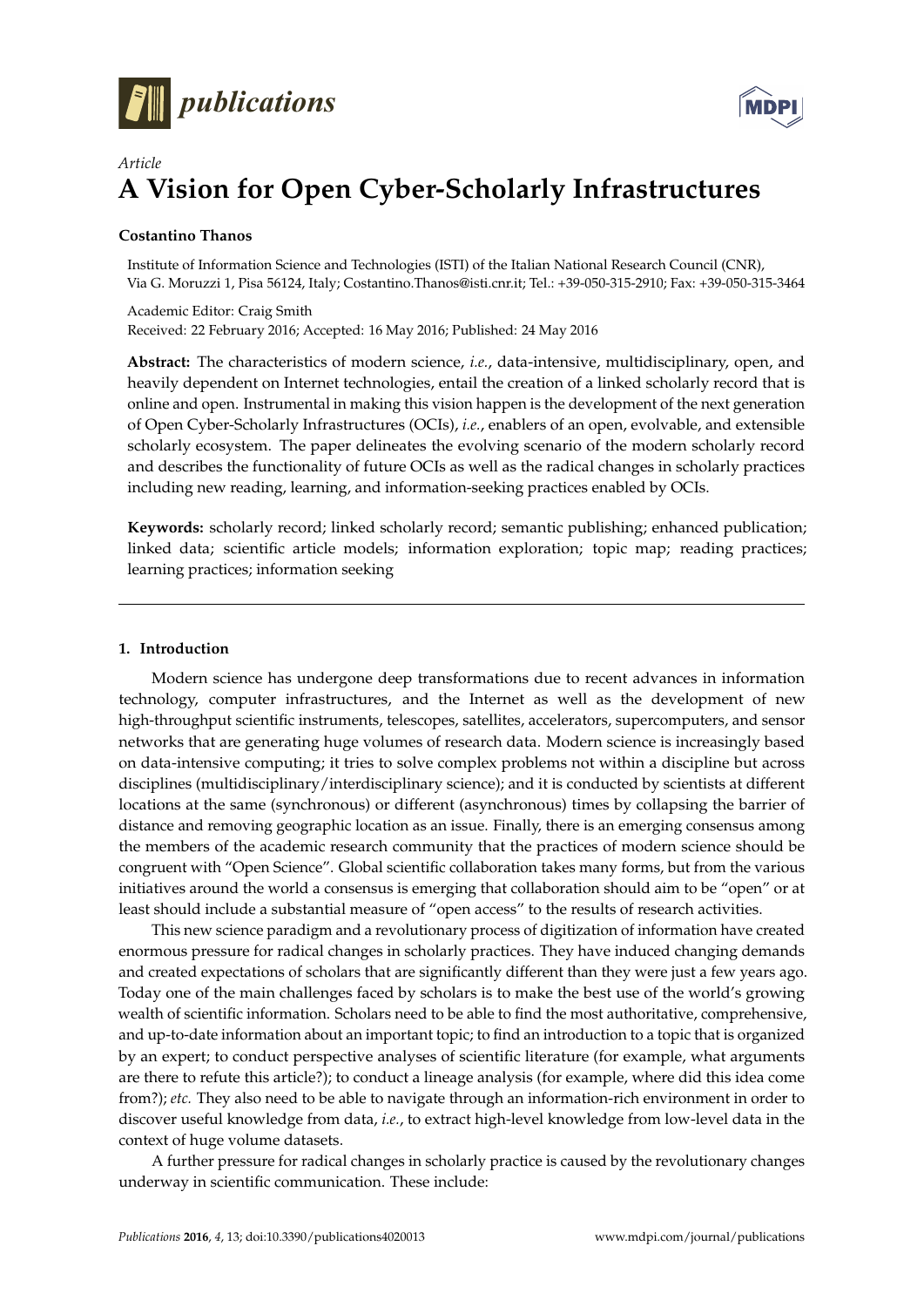- Scientific data are becoming key to scientific communication; as such they must be integrated with scientific publications in order to support repeatability, reproducibility, and re-analyses.
- Scientific data and publications have to cross disciplinary boundaries; therefore, in order to maintain the interpretative context they must be semantically enhanced, *i.e.*, semantic mark-up of textual terms with links to ontologies/terminologies/vocabularies, interactive figures, *etc.* Semantic services will help readers to find actionable data, interpret information, and extract knowledge.
- Scientific literature is becoming increasingly online. The digital form of the article has permitted the definition of new scientific article models, based on modularization techniques, which allow the overcoming of the traditional linear form of the scientific article.
- Advanced linking technology allows the meaningfully interconnection of datasets and article modules in many different ways. This permits the creation of several patterns of interest for scholars and scientists.

Instrumental in making radical changes in scholarly practices happen is the development of the next generation of Open Cyber-scholarly Infrastructures (OCIs). In a previous paper [\[1\]](#page-17-0) I have delineated the future of the digital scholarship and argued that connectivity is its technological foundation. In this paper I have further elaborated this concept and argue that building future OCIs will contribute to radical changes in the way scholars create, communicate, search for, and consume scientific information. OCIs have the potential to completely reshape scientific research.

The paper is organized as follows: in Section [2](#page-1-0) the evolving scenario of the modern scholarly record is described. In Section [3](#page-1-1) a linked scholarly record that meets the needs of modern science is described. Section [4](#page-2-0) describes the radical changes in the scholarly practices enabled by connectivity and semantic technologies. Section [5](#page-4-0) describes the functionality of the future OCIs. Finally, Section [6](#page-4-1) contains some concluding remarks.

## <span id="page-1-0"></span>**2. The Modern Scholarly Record**

A scholarly record is taken as a means of aggregation of scientific journals, gray literature, and conference presentations plus the underlying datasets and other evidence to support the published findings. Moreover, the communications of today's scholars encompass not only journal publications and underlying datasets but also less formal textual annotations and a variety of other work products, many of them made possible by recent advances in information technology and Internet. This evolving scholarly record can also include news articles, blog posts, tweets, video presentations, artworks, patents, computer code, and other artifacts.

This record is highly distributed across a range of libraries, institutional archives, publishers' archives, discipline-specific data centers, and institutional repositories. It is also poorly connected, and this constitutes a major obstacle to full engagement by scholars.

Two of the main constituents of the modern scholarly record are the *scientific dataset* and the *scientific article*.

## <span id="page-1-1"></span>**3. The Scientific Dataset**

There is no single well-defined concept of *dataset*. Informally speaking, we can think of a dataset as a meaningful collection of data that is published and maintained by a single provider, deals with a certain topic, and originates from a certain experiment/observation/process. In the context of the Linked Data world, a dataset means a set of RDF triples that is published, maintained, or aggregated by a single provider.

The concept of collection also suggests that there is an *intentional collecting* of the constituents of a dataset.

In [\[2\]](#page-17-1) different kinds of relatedness among the grouped data have been identified: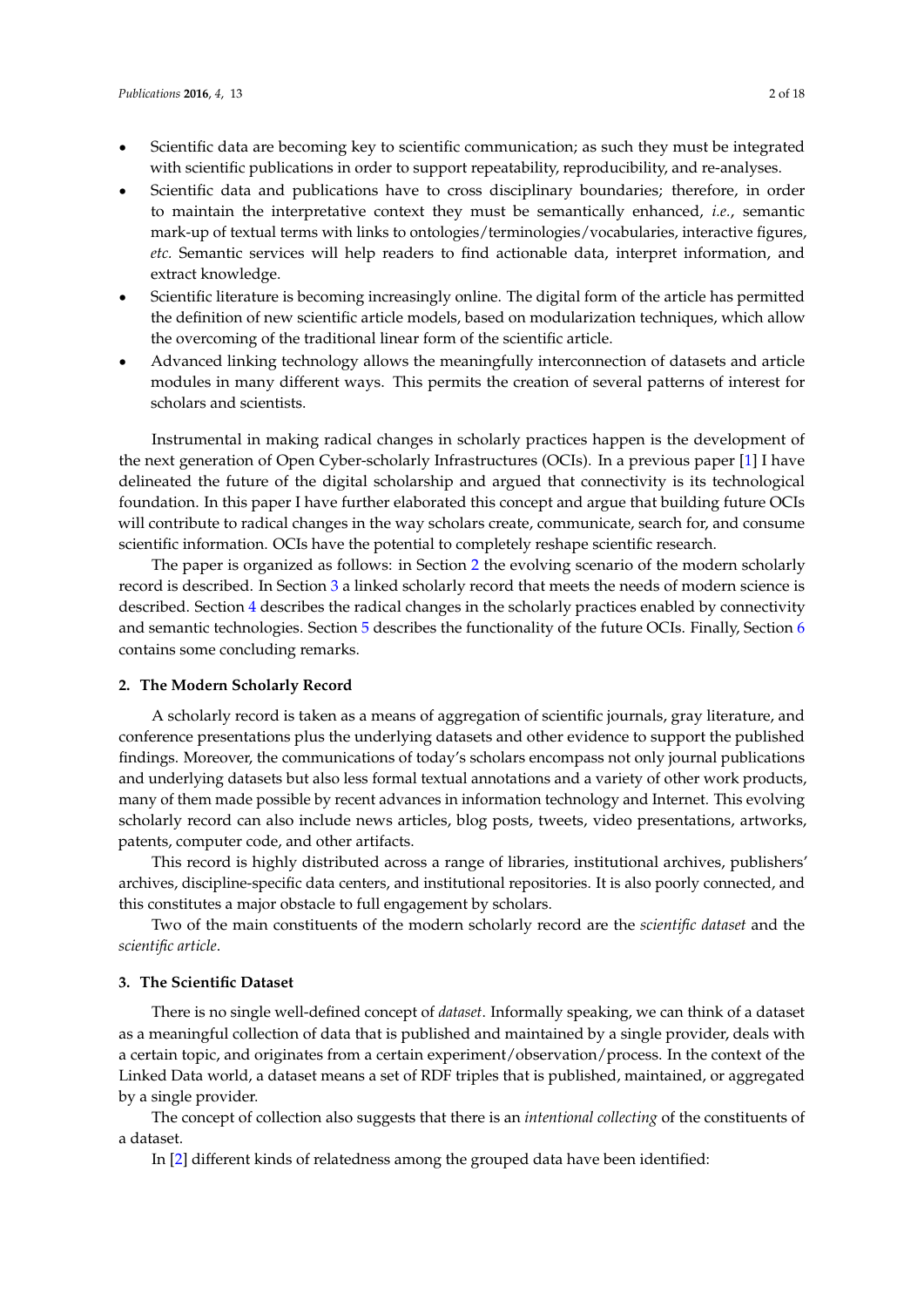*Circumstantial Relatedness*: a dataset is thought of as consisting of data related by time, place, instrument, or object of observation.

*Syntactic Relatedness*: Data in a dataset are typically expected to have the same syntactic structure (records of the same length, field values in the same places, *etc.*).

*Semantic Relatedness*: Data in a dataset may be about the same subject or make assertions similar in content.

A dataset, once accepted for deposit and archived, is assigned by a Registration Agency a *Digital Object Identifier* (DOI) for registration. A Digital Object Identifier (DOI) is a unique name (not a location) within a name space of a networked data environment and provides a system for persistent and actionable identification of datasets. It must: (i) unambiguously identify the dataset; (ii) be globally unique; and (iii) be associated with a naming resolution service that takes the name as input and shows how to find one or more copies of the identical dataset.

A dataset must be accompanied by *metadata*, which describes the information contained in the dataset, details of data formatting and coding, how the dataset was collected and obtained, associated publications, and other research information. Metadata formats range from a text "readme" file, to elaborate written documentation, to systematic computer-readable definitions based on common standards.

The DOI as a long-term linking option from data to source publication is of fundamental importance.

DOIs could logically be assigned to every single data point in a dataset; in practice, the assignment of a DOI is more likely to be to a meaningful set of data following the index Principle of Functional Granularity*: identifiers should be assigned at the level of granularity appropriate for the functional use that is envisaged*.

However, having the ability to make references to subsets of datasets would be highly desirable. Datasets may be subdivided by row, by column, or both.

Devising a simple standard for describing the chain of evidence from the dataset to the subset would be highly valuable. The task of creating subsets is relatively easy and is done in a large variety of ways by researchers.

With respect to the *versioning problem*, *i.e.*, how to treat subsequent versions of the same dataset, it is recommended to treat them as separate datasets.

An emerging "best practice" in the scientific method is the process of publishing scientific datasets. Dataset Publication is a process that allows the research community to discover, understand, and make assertions about the trustworthiness and fitness for purpose of the dataset. In addition, it should allow those who create datasets to receive academic credit for their work. The ultimate aim of Dataset Publication is to make scientific datasets available for reuse both within the original disciplines and the wider community.

The Dataset Publication process is composed of a number of procedures that altogether implement the overall functionality of this process. In particular, they should support the following functionality relevant for achieving dataset reusability: (i) dataset peer-reviewing; (ii) dataset discoverability; (iii) dataset understandability; and (iv) making dataset assessable.

## <span id="page-2-0"></span>**4. The Modern Scientific Article**

We foresee that in an increasingly online and interconnected scientific world the structure, functionality, and presentation of the scientific article is destined to change radically. The article will become a window for scientists and scholars, allowing them to not only actively understand a scientific result, but also to reproduce it or extend it; it will act as an access point for, or interface to, any type of global networked resource. Another way of viewing the modern article is as an interface through which authors and readers interact.

The future digital scientific article will feature several important characteristics: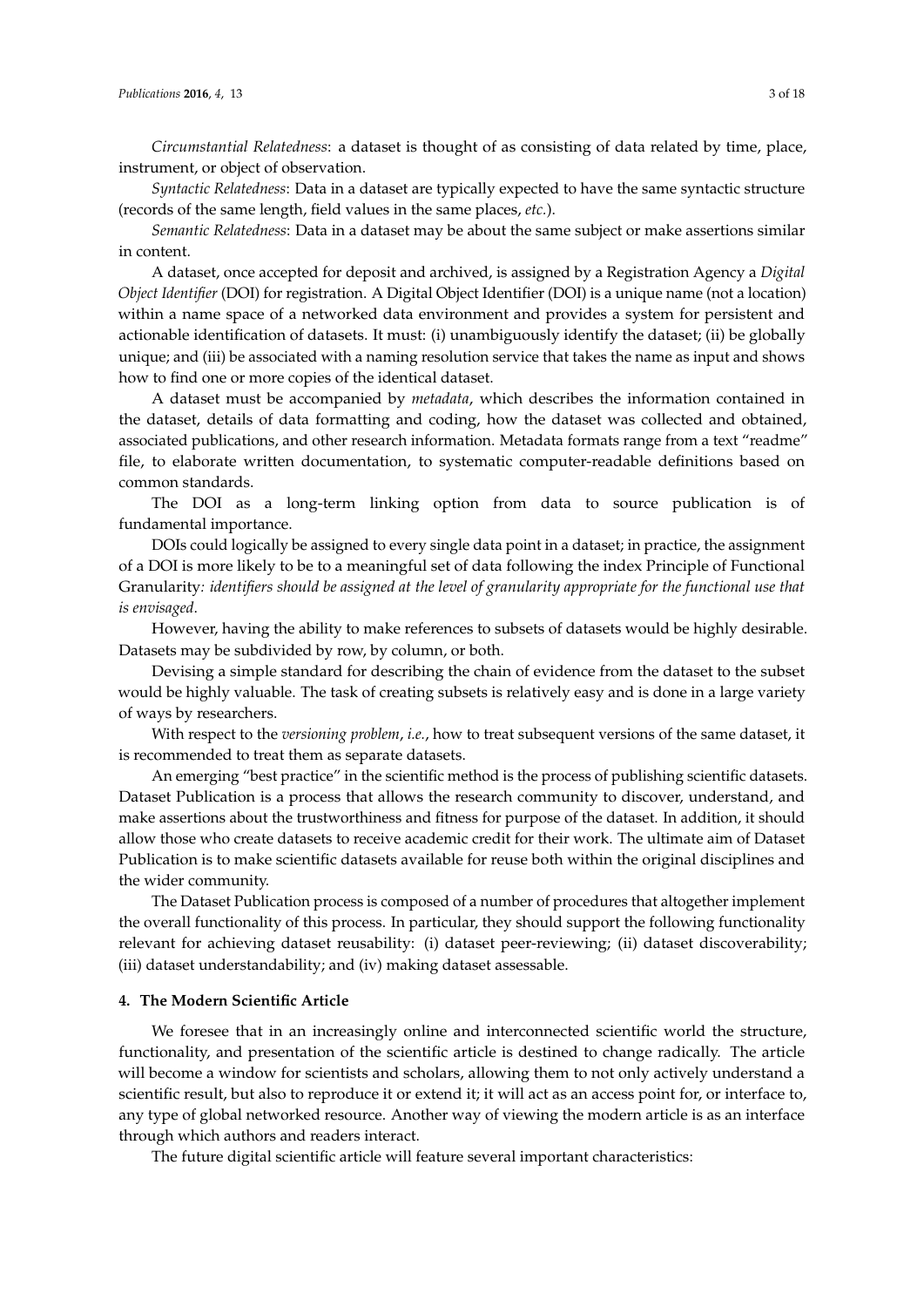First, modularization or disaggregation of the scientific article, *i.e.*, the linear form of the scientific article will be overcome and it will be presented as a network of modules meaningfully connected by relations. In essence, a new modular model of scientific article will emerge with two main constituents: modules and relations. The modules are conceptual information units representing self-contained, though related types of information. They can contain *organizational information* concerning the structural aspects of an article as well as *scientific discourse information* concerning hypotheses made by the author of an article, evidence for the hypotheses, underlying datasets, findings, pointers to future research, *etc.* Modules could be located, retrieved, and consulted separately as well as in combination with related modules.

Different types of relations between the modules can be established: *organizational relations* that are based on the structure of the article; *discourse relations* that define the reasoning of the argument; *causal relations* that establish a causal connection between premise and conclusion; *comparison relations* where the relation is one of contradiction, similarity, or resemblance.

Deconstructing a scientific article into semantically typed modules will enable scientists and scholars to access and manipulate individual modules, such as hypotheses, conclusions, references, *etc.* It will allow a reader to compile her/his own version, depending on interests and background; the reader becomes a creator of her/his individual reading versions. In essence, modularization will allow a more flexible interaction between article author and reader.

Second, a digital scientific article is intrinsically dynamic, *i.e.*, mutable. This characteristic of the digital article allows the author to update it at any time, to revise it by changing its content, and expand it by adding annotations, hyperlinks, comments, *etc.* It also allows the inclusion of non-static information types such as animation, moving images, and sound.

Third, a digital scientific article can have embedded software that can allow one to, for example, compute a formula and visualize the results while reading the article; or to link to the underlying datasets, thus allowing the reader to perform additional analyses on the data. An example of the use of embedded software in articles is the concept of a multivalent document.

Several models for representing a scientific article have appeared in the literature. The name used to indicate these models is *enhanced publication*. Enhanced publication is a dynamic, versionable, identifiable compound of objects combining an electronic publication with embedded or remote research data, extra materials, post publication data, database records, and metadata. It is an umbrella concept that embraces many different article models.

The conceptual model of an enhanced publication includes a *mandatory text body* and a set of *interconnected sub-parts*. Several instantiations of this model have been proposed in the literature. These instantiations, essentially, regard the way the mandatory text body is organized, the type of the sub-parts, and the way they are connected to the text.

A first instantiation regards the case where the sub-parts are essentially *supplementary material* along with the mandatory text. Examples include presentation slides, appendixes to the text, tables, *etc.* In this case, generally, the sub-parts do not have an identifier and are not described by metadata.

A second instantiation regards the case where the mandatory text body is not a single block of text but is structured in a number of interconnected modules, such as abstract, sections, bibliography, *etc.*

A third instantiation regards the case where the sub-parts are scientific datasets external to the publication, *i.e.*, stored in discipline specific data centers/repositories with their own identity (DOIs). In this case, the scientific datasets are cited from within the text using a DOI system.

A fourth instantiation regards the case where some sections or modules of the text body or some sub-parts are *live*, meaning that they can be activated in order to produce visual content, video streaming, *etc.*

Finally, a fifth instantiation regards the case where some sections or modules of the text body or sub-parts can be dynamically executed at run time.

A generalization of the concept of "Enhanced Publication" is the concept of *Research Object* (RO). Informally, a Research Object is intended as a semantically rich aggregation of resources that poses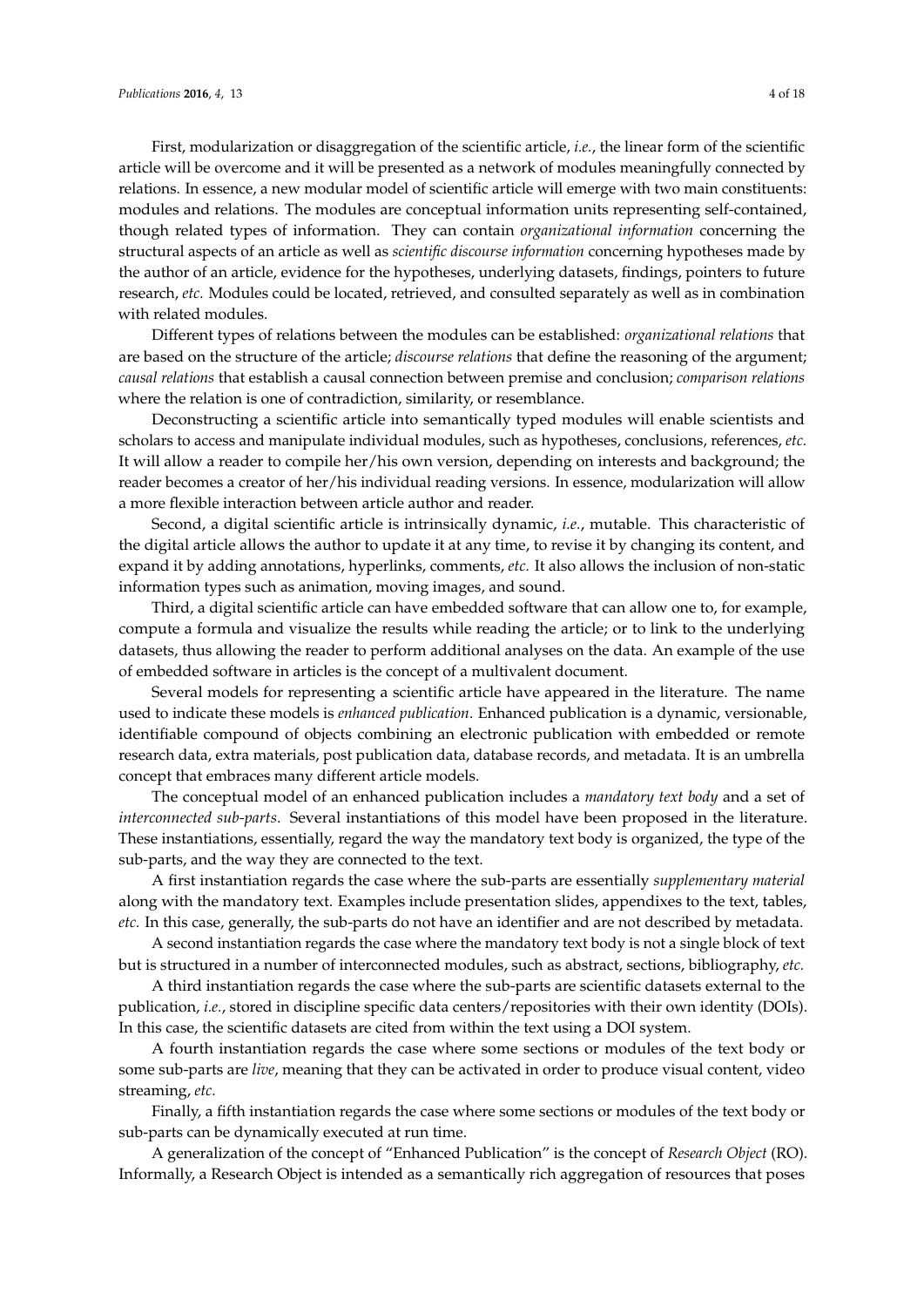some scientific intent or supports some research objective. It should allow a principled publication of the results of research activity in a self-contained manner that facilitates the sharing and reuse of these objects. An RO bundles together all the essential information relating to a scientific investigation, *i.e.*, article, data produced/used, methods used to produce and analyze that data, as well as the people involved in the investigation. In addition, an RO includes additional semantic information that allows one to link its components in a meaningful way.

Scientific articles are increasingly being assigned DOIs that provide live links from online citing articles to the cited articles in their reference lists. In addition, they should be enriched with appropriate metadata.

DOIs could logically be assigned to every single article module; having the possibility to make references to article modules would be highly desirable.

#### <span id="page-4-0"></span>**5. Linked Scholarly Record**

The scholarly record is poorly interconnected. This is in opposition to modern science, which requires the establishment of discipline-specific linked scientific records in order to effectively support scholarly inquiry. In fact, scientists and scholars need to be able to move from hypotheses to evidence, from article to article, from dataset to dataset, and from article to dataset and conversely. They need to discover potentially significant patterns and ways to make meaningful connections between parts of the scholarly record.

From a conceptual point of view, a linked scholarly record means that its single parties, *i.e.*, a dataset, an article module, *etc.* constitute single nodes of a networked scholarly record that can be accessed by any scholar, anytime, anywhere.

The two pillars of the modern scholarly communication are discipline-specific Data Centers and Research Digital Libraries, whose technologies and organizations allow researchers to store, curate, discover, and reuse the data and publications they produce. Made to implement complementary phases of the scientific research and publication process, they are poorly integrated with one another and do not adopt the strengths of the other. Such a dichotomy hampers the realization of a linked scholarly record. However, I am confident that the recent technological advances in many fields of information technology will make it happen.

#### <span id="page-4-1"></span>**6. Linked Discipline-Specific Data Spaces**

New high-throughput scientific instruments, telescopes, satellites, accelerators, supercomputers, sensor networks, and running simulations are generating massive amounts of data. The availability of huge volumes of data is revolutionizing the way research is carried out and leading to a new data-centric way of thinking, organizing, and carrying out research activities. The most acute challenge stems from research teams relying on a large number of diverse and interrelated datasets but having no way to manage their scientific data spaces in a principled fashion.

An example taken from [\[3\]](#page-17-2) illustrates the requirement for interlinking scientific datasets. "Consider a scientific research group working on environmental observation and forecasting. They may be monitoring a coastal ecosystem through weather stations, shore-and buoy-mounted sensors, and remote imagery. In addition, they can be running atmospheric and fluid-dynamics models that simulate past, current, and near-future conditions. The computations may require importing data and model outputs from other groups, such as river flows and ocean circulation forecasts. The observations and simulations are the inputs to programs that generate a wide range of data products, for use within the group and by others: comparison plots between observed and simulated data, images of surface-temperature distributions, animations of salt-water intrusion into an estuary. Such a group can easily amass millions of data products in just a few years. Soon, such groups will need to federate with other groups to create scientific data spaces of regional or national scope. They will need to easily export their data in standard scientific formats, and at granularities that do not necessarily correspond to the partitions they use to store the data."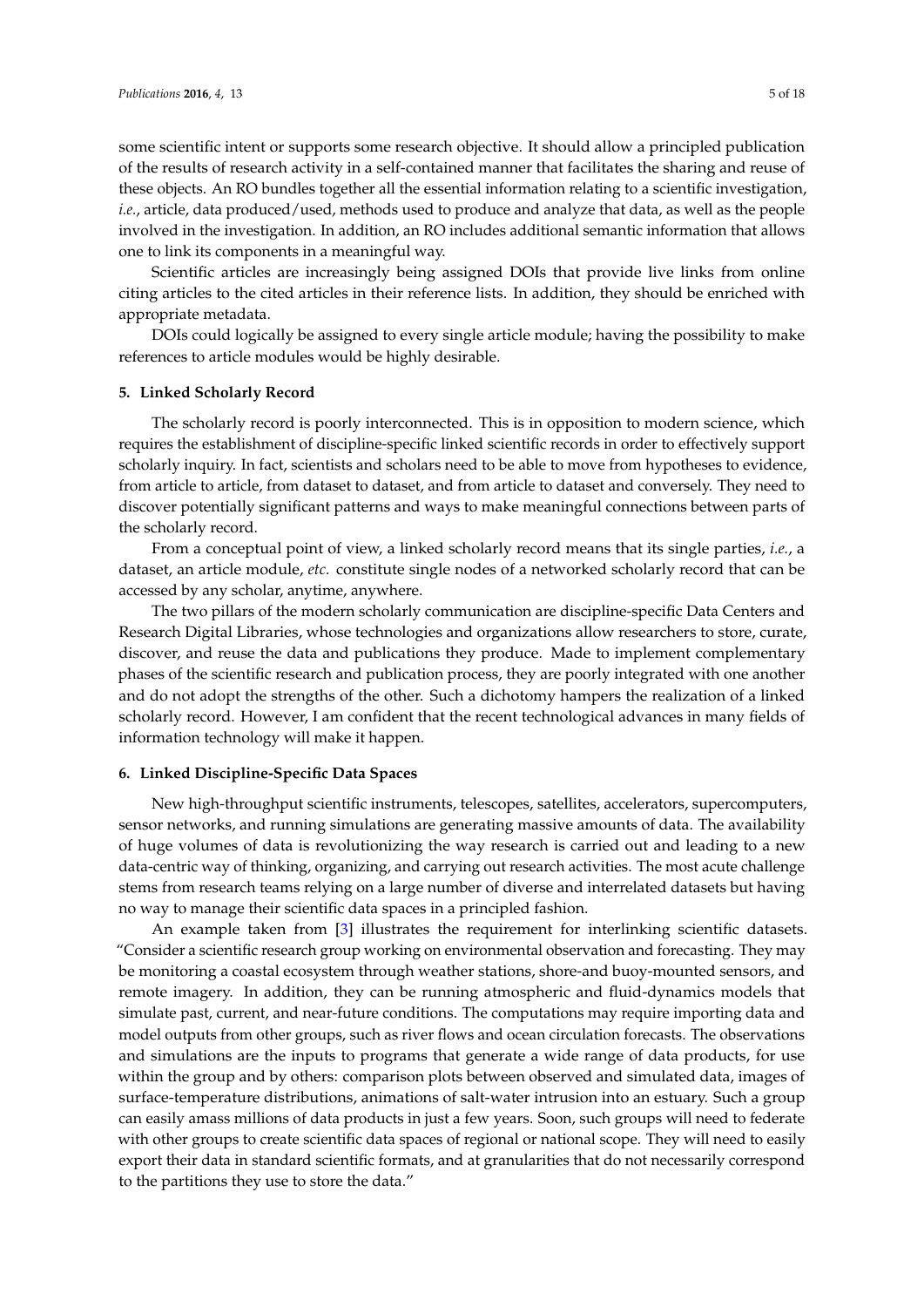Therefore, there is a need for mechanisms and approaches that allow the linking of datasets produced by diverse research teams. Linking a dataset refers to the capability of linking it to other external datasets, which in turn can be linked to from external datasets. Linking data will allow the sharing of scientific data on a global scale and interconnect data between different scientific sources. It also makes data access, *i.e.*, search and exploration, and data exploitation, *i.e.*, integration and reuse much easier. The process that enables the linking of datasets is known as *data publishing.*

A generalization of the linking data concept leads to the creation of linked scientific data spaces of disciplinary or interdisciplinary scope. A *data space* can be considered as an abstraction for the management of linked datasets. The concept of scientific data spaces responds to the rapidly-expanding demands of "data-everywhere".

A linked disciplinary-specific data space should enjoy the following properties:

- ' it contains datasets specific to a scientific discipline;
- ' any scientific community belonging to this discipline can publish on the scientific data space;
- ' dataset creators are not constrained by the choice of vocabularies with which to represent them;
- ' datasets are connected by links creating a global data graph that spans datasets and enables the discovery of new datasets;
- datasets are self-describing;
- datasets are strictly separated from formatting and presentational aspects;
- the scientific data space is open, meaning that applications do not have to be implemented against a fixed set of datasets, but can discover new datasets at run time by following the data links.

A managed linked data space will enable researchers to start browsing in one dataset and then navigate to related datasets; or it can support data search engines that crawl the data space by following links between datasets. However, in order to be able to implement a linked discipline-specific data space, the ability to meaningfully and formally describe the datasets that participate in the linked data space, as well as the links among them, is of paramount importance.

Metadata is the descriptive information about datasets that explains the measured attributes, their names, units, precision, accuracy, data layout, and ideally a great deal more. Most importantly, metadata should include the dataset lineage, *i.e.*, how the dataset was measured, acquired, or computed. Equally important is the concept of the dataset identifier, *i.e.*, DOI (or URI) as mechanisms for referring to datasets, on which there exists some agreement among multiple data providers.

Modeling the many kinds of relationships existing between datasets is equally important. We need to define metadata models for describing links. We must be able to model, for example, dataset B as a temporal/spatial abstraction of dataset A; or show that datasets A and B are generated independently but both reflect the same observational or experimental activity; or that datasets A and B were generated at the same time and by the same organization, *etc.*

In order to be able to exploit the full potential of the linked data space, it is importance to make sense of heterogeneous datasets that constitute a linked data space. This can be achieved by adopting formalisms for representing discipline-specific ontologies.

An initiative that implements the concept of linked data space by using the semantic Web technologies is Linked Data [\[4\]](#page-17-3).

# **7. Linked Scientific Articles: Linked Literature Spaces**

Above I have described the network-centric nature of the future scientific article. Deconstructing the scientific article into semantically typed modules allows the structuring of the scientific information as a multitude of interlinked modules. This will allow us to answer questions like: (i) what is the evidence for this claim? (ii) was this prediction accurate? (iii) what are the conceptual foundations for this idea? (iv) who has built on this idea? (v) who has challenged this idea, and using what kind of arguments? (vi) are there distinctive perspectives on this problem? and (vii) are there inconsistencies within this school of thought?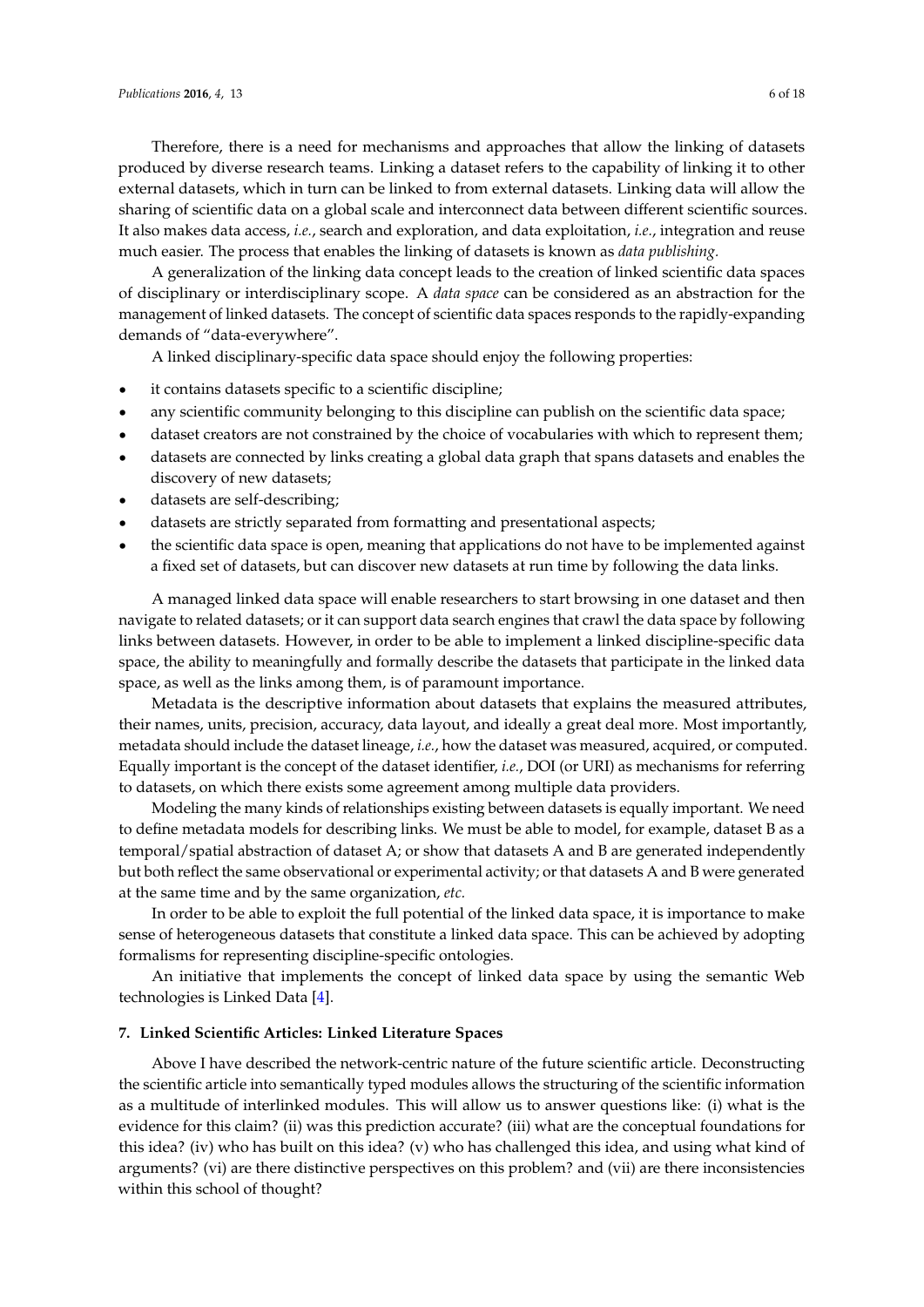In essence, it will also enable the author to create paths of reasoning within the article as well as between articles. On the other hand, by following such paths the reader is enabled, for example, to assess the validity of a claim by gaining insight into its empirical backing.

In computational linguistics the structure and the relations of discourse has been extensively studied as well as the relationship between discourse semantics and information packaging (modularization). Some studies have suggested that the modularization of discourse is not based purely on semantics but that the rhetorical nature of discourse relations must also be taken into consideration when deconstructing a scientific article. It must also be pointed out that some segments of discourse play a subordinate role relative to previous segments they are connected to, while others are considered on a par; for example, the *Result* module has a coordinating role while the *Explanation* module is a subordinate one. This distinction, often called subordinating/coordinating, must also be considered when an article is decomposed into a number of modules.

In essence, breaking a scientific article into different modules is a difficult conceptual operation as it should take into consideration the discourse structure and relations.

In the literature many models of discourse relations have been proposed; as an example, a small set of eight relations has been proposed in order to support a principled modularization of a scientific article and a realistic scientific reasoning:

- Proves/refutes
- ' Supports/contradicts
- Agrees/disagrees
- ' Suggests/does not suggest

The discourse relations are materialized by explicitly labeled links. A link can be defined as a uniquely characterized, explicit, directed connection between modules that represents one or more different kinds of relations. We can have different types of links: *semantic links* implement relations of similarity, contrast, part of, *etc.*; *rhetorical links* implement relations of definition, explanation, illustration, *etc.*; and *pragmatic links* implement relations of prerequisite, usage, example, *etc.*

Modularization and linking will enable scientific information to become part of a global, universal, and explicit network of knowledge. Literature will be modeled as a network of modules. A generalization of the network centrality of scientific information leads to the creation of a **linked** scientific literature space of disciplinary or interdisciplinary scope. A scientific contribution thus becomes a rigorously connected, substantiated node or region in a linked scientific literature space.

However, in order to be able to implement a linked, discipline-specific literature space, it is important to meaningfully and formally describe the article modules that participate in the linked literature space as well as the links among them.

We need semantically rich metadata models to describe the article modules as well as the relations between them. Equally important is the concept of the module identifier, *i.e.*, DOI (or URI) as a mechanism for referring article modules on which there exist some agreements among multiple publishers.

#### **8. Linking Literature Spaces with Data Spaces**

The need to link datasets to scientific publications is starting to be held as a key practice, underpinning the recognition of data as a primary research output, rather than as a byproduct of research. Linking data to publications will enable scientists, while reading an article, to go off and look at the underlying data and even redo analyses in order to reproduce or verify results.

The distinction between data and publication is destined to disappear as both are made increasingly available in electronic form. It is the task of the linking technology to support the next step, *i.e.*, their integration.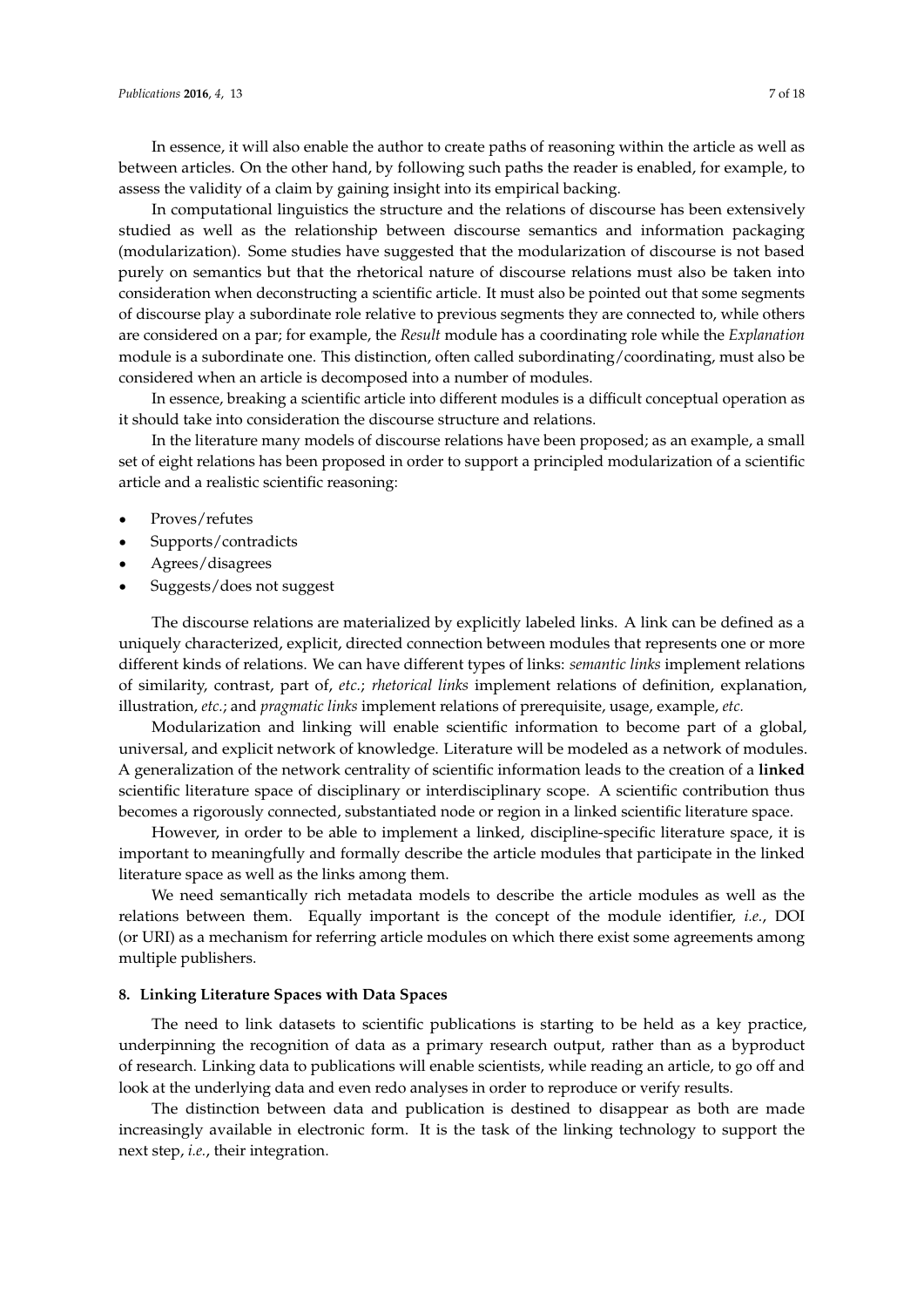Publishers are beginning to embrace the opportunity to integrate data with scientific articles but barriers to the sustainability of this practice include the sheer volume of data and the huge variety of data formats. Several levels of integration can be achieved ranging from tight to weak integration.

A tight integration is achieved when datasets are contained within peer-reviewed articles. In this publishing model, the publisher takes full responsibility for the publication of the article and the aggregated data embedded in it and the way it is presented. The embedding of the dataset into the publication makes it citable and retrievable. However, the reusability of the dataset is limited as it is difficult to find it separate from the publication. This publishing model is not appropriate when the embedded dataset is too large to fit into the traditional publication format. In addition, the preservation of these enhanced articles is more demanding than for traditional articles.

A less tight integration is achieved when the datasets reside in supplementary files added to the scientific article. The publisher offers authors the option of adding supplementary files to their article containing any relevant material that will not fit the traditional article format or its narrative, such as datasets, multimedia files, large tables, animations, *etc.* There are some issues related to this publishing model: they mainly concern the preservation of the supplementary files as well as the ability to find them independently from the main publication.

A weak integration is achieved when the datasets reside in Institutional Data Repositories or in discipline-specific Data Centers with bi-directional linking to and from articles. In this publishing model the article should include a citation and links to the dataset. The data preservation is the responsibility of the administrators of the Institutional Repository or Data Center. In this model the datasets become better discoverable and can be reused separately from the publication and in combination with other datasets. However, this publishing model depends very much on the existence of proper and persistent linking mechanisms enabling bi-directional citation. In the Big Data era it is obvious that only the weak integration scheme is viable. Unfortunately, due to technological and policy reasons discipline-specific Data Centers and Research Libraries currently do not interoperate.

Linking publications to the underlying data can produce significant benefits:

- help the data to be better discoverable
- help the data to be better interpretable
- provide the author with better credits for the data
- add depth to the article and facilitate better understanding.

Unifying all scientific datasets with all scientific literature to create a world in which data and literature interoperate, as in Jim Gray's vision, implies the capability to link Literature Spaces with Data Spaces, *i.e.*, the capability to create a *Linked Scholarly Record*.

Linking Literature Spaces with Data Spaces will increase scientific "information velocity" and will enhance scientific productivity as well as data availability, discoverability, interpretability, and reusability.

The main mechanism enabling the linking between datasets and articles in the scientific communication workflow is data citation. Data citation is the practice of providing a reference to datasets intended as a description of dataset properties that enable discover, interlinking, and access to the dataset. As such, proper citation mechanisms rely on the assignment of persistent identifiers to datasets, together with a description (metadata) of the dataset, which allows for discovery and, to some extent, reuse of the data. Several standards exist for citing datasets and practices vary across different disciplines and data repositories, supported by initiatives in various fields of applications.

# **9. Semantic Enhancement of the Scientific Record**

A multidisciplinary approach to research problems draws from multiple disciplines in order to redefine a research problem outside of the usual boundaries and reach solutions based on a new understanding of complex situations. Scientific communication across disciplinary boundaries needs semantic enhancements in order to make the text intelligible to a broad audience composed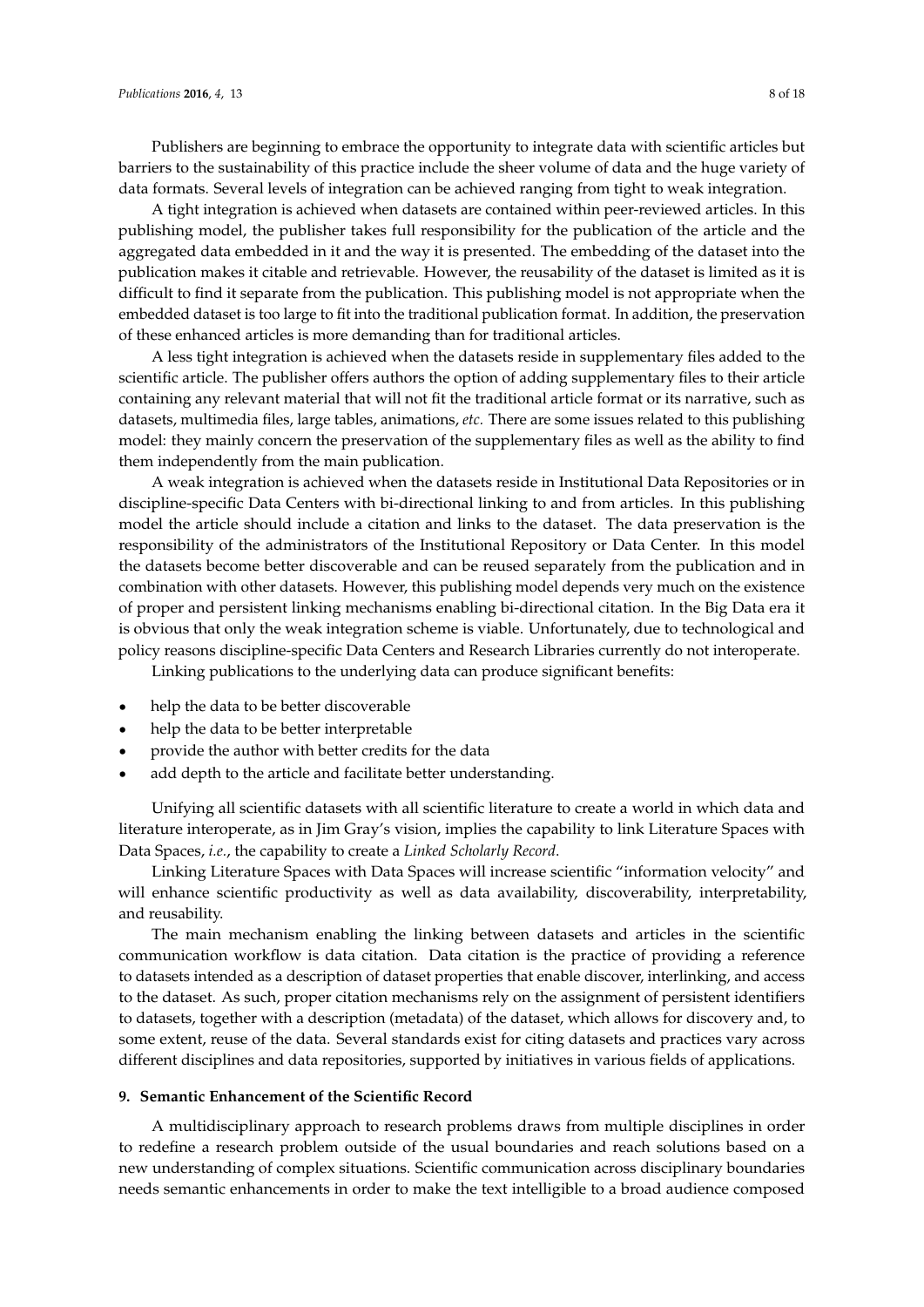of specialists in different scientific disciplines. This need motivated the current development of semantic publishing. By *semantic publishing* we mean the enhancement of the meaning of an online research article by automatically disambiguating and semantically defining specialist terms. This can be achieved by linking to discipline-specific ontologies and standard terminology repositories, by linking to other information sources of relevance to the article, and by direct linking to all of the article's cited references. Semantic mark-up of text is a technology that would facilitate increased understanding of the underlying meaning. Sophisticated text mining and natural language processing tools are currently being developed to recognize textual instances and link them automatically to domain-specific ontologies. Additional semantic enhancements can be obtained by intelligently linking scientific texts to third-party commentaries, archived talks, and websites.

Semantic publishing facilitates the automated discovery of an article, enables its linking to semantically related articles, provides access to data within the article in actionable form, or facilitates integration of data between papers. It demands the enrichment of the article with appropriate metadata that are amenable to automated processing and analysis. The semantic enhancements increase the intrinsic value of scientific articles, by increasing the ease by which information, understanding, and knowledge can be extracted.

Semantic technologies are enabling technologies for semantic publishing.

In the context of multidisciplinary research, communities of research and data collections inhabit multiple contexts. There is the risk, when datasets are moving across contexts, of interpreting their representations in different ways caused by the loss of the interpretative context. This can lead to a phenomenon called "ontological drift" as the intended meaning becomes distorted when the datasets move across semantic boundaries (semantic distortion). This risk arises when a shared vocabulary and domain terminology are lacking.

Scientists nowadays face the problem of accessing existing large datasets by means of flexible mechanisms that are both powerful and efficient. Ontologies describe the domain of interest at a high level of abstraction and allow for expressing at the intentional level complex kinds of semantic conditions over such a domain. They are, thus, widely considered to be a suitable formal tool for sophisticated data access. Providing ontology-based access to data demands the creation of a conceptual view of data and presenting it to the scientist-user. This view is expressed in terms of an ontology and presents the unique access point for the interaction between the users and the system that manages the dataset.

The challenge is to link the ontology to a dataset that exists autonomously and has not been necessarily structured with the purpose of storing the ontology instances. In this case, the conceptual view and the datasets are at different levels of abstraction and are expressed in terms of different formalisms. For example, while logical languages are used to specify the ontology, datasets are usually expressed in terms of a data model. Therefore, there is a need for specific mechanisms for mapping the data to the elements of the ontology. In summary, in ontology-based data access, the mapping is the formal tool by which we determine how to link data to ontology, *i.e.*, how to reconstruct the semantics of datasets in terms of the ontology.

The main reason for a functionality that supports an ontology–based access to data is to provide high-level services to the scientists-clients. The most important service is query answering. Clients express their queries in terms of the conceptual view (the ontology) and the mapping and should translate the request into suitable queries posed to the system that manages the dataset.

In the context of a networked multidisciplinary scientific world, in order to maintain the interpretative context of data when crossing semantic boundaries, there is the need for aligning domain-specific ontologies that support the ontology-based access to distributed datasets. These ontologies are not standalone artifacts. They relate to each other in ways that can affect their meaning, and are distributed in a network of interlinked datasets, reflecting their dynamics, modularity, and contextual dependencies. Their alignment is crucial for effective and meaningful data access and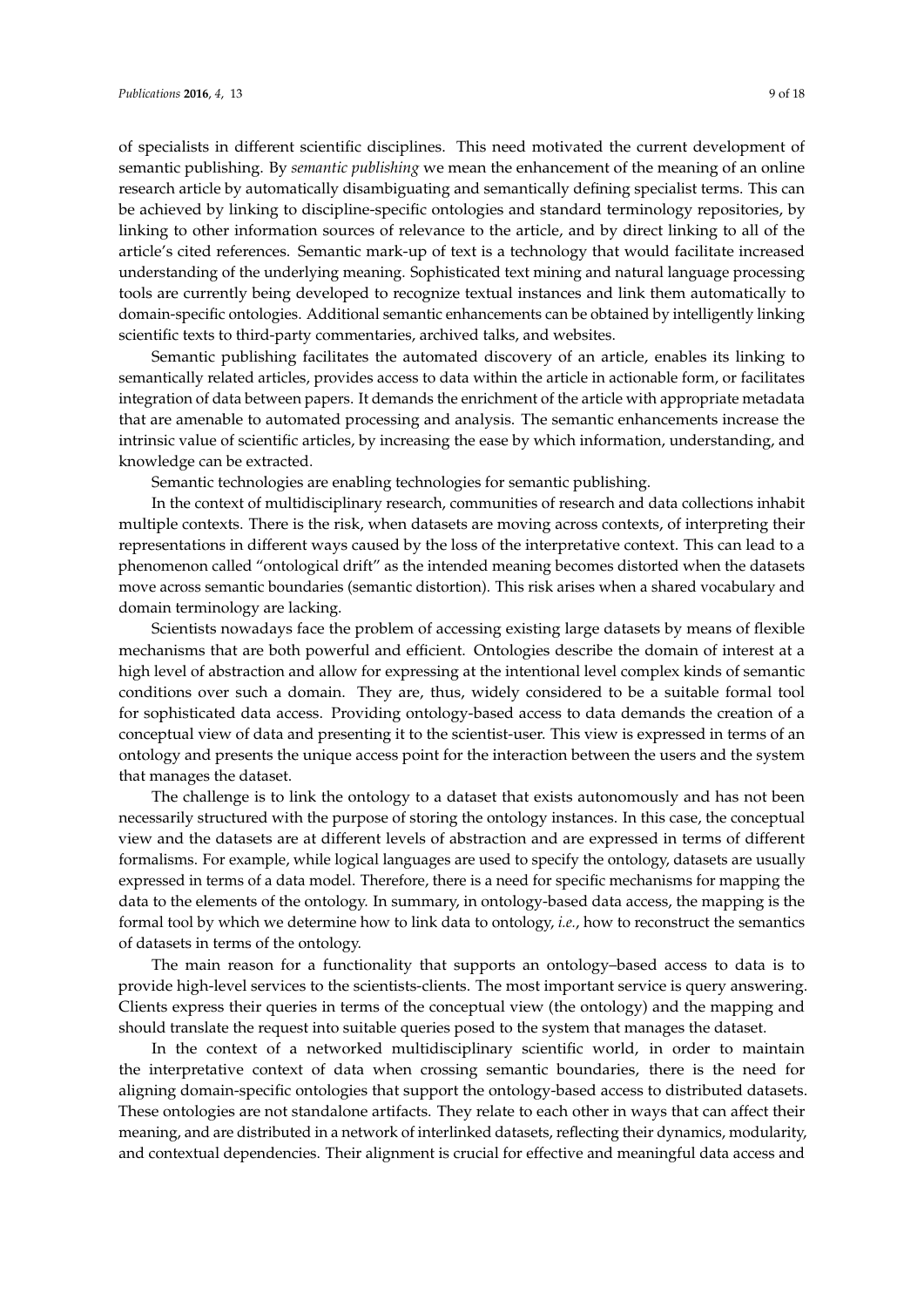usability. It is achieved through a set of mapping rules that specify a correspondence between various entities, such as objects, concepts, relations, and instances.

## **10. Innovation in Scholarly Practices**

We are entering a new era characterized by the availability of huge collections of scientific articles. It is estimated that at least 114 million English-language scientific documents are accessible on the Web. Of these, it is estimated that at least 27 million are freely available.

Moreover, high-throughput scientific instruments, telescopes, satellites, accelerators, supercomputers, and sensor networks are generating massive amounts of scientific data. This information explosion is making it increasingly difficult for scholars to meet their information needs. In addition, the availability of huge amounts of scientific information has caused scholars to significantly extend their search goals.

We expect that advanced semantic linking, information modeling, and searching technologies will contribute to the emergence of new scholarly practices that will enable scholars to successfully face the challenges of the information deluge era.

Below are described some innovations in scholarly practices that will be enabled, in the near future, by the cyberscholarly infrastructures described in Section [5.](#page-4-0)

# **11. New Discovery Practices**

The availability of huge amounts of scientific information will produce a shift in the traditional scientific method: from hypothesis-driven advances to advances driven by connections and correlations found between diverse types of information resources. Discovering previously unknown and potentially useful scientific information requires the discovery of patterns within a linked scholarly record.

Given a discipline-specific linked scholarly record, a pattern is defined as a path composed of a number of (sub)datasets and article modules meaningfully connected by relations that are materialized by links.

The relations can be expressed by:

- ' Mathematical equations when they relate numeric fields of two (sub)datasets;
- Logical relationships among article modules and (sub)datasets;
- Semantic/rhetoric relationships among modules of articles.

A pattern describes a recurring information need in terms of relationships among some components of the scholarly record (datasets, articles) and suggests a solution. The solution consists of two or more components of the scholarly record that work together in order to satisfy a scholar's information needs.

A pattern forms a causal chain and the discovery process can take complex forms. It is expressed in high-level language and constitutes the input to a knowledge-based search engine.

In many cases, it is very useful to identify relationships among individual patterns, thus creating a connected pattern space. Such a space allows scholars to navigate from one pattern to a set of related patterns.

Given the extremely large dimensions of the modern scholarly record, a search engine can better assist scholars and scientists in finding the interesting patterns they are looking for by clearly identifying and understanding the intent behind a pattern specification. The user intent is represented in the pattern specification and contained in the query submitted to the search engine. Enabling a search engine to understand the intent of a query requires addressing the following problems: (i) precisely defining the semantics of the query intent representation; and (ii) precisely delineating the semantic boundary of the intent domain.

Two broad categories of user intent can be identified:

*Targeted intent*: when the desired pattern is precisely described; and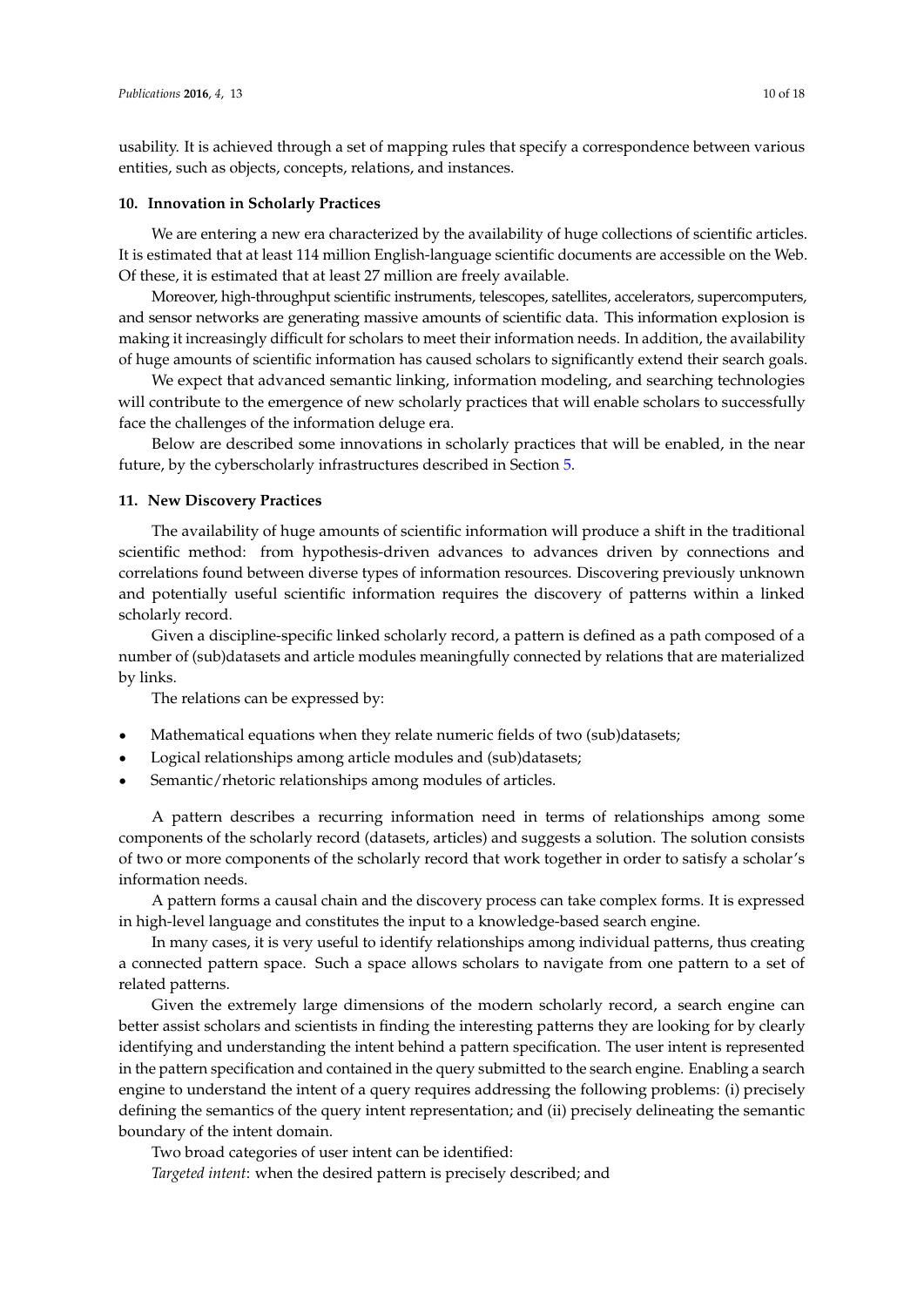*Explorative intent*: when the desired pattern is described in vague terms, *i.e.*, the user does not know exactly what s/he is looking for.

# **12. A New Paradigm of Information Seeking: Information Exploration**

In the era of scientific information deluge, the amount of information exceeds the capabilities of traditional query processing and information retrieval technologies. New paradigms of information seeking will emerge that allow scholars to:

- surf the linked scholarly information space following suitable patterns;
- ' explore the scholarly record searching for interesting patterns; and
- ' move rapidly through the linked scholarly record and identify relevant information on the move.

Information exploration is an emerging paradigm of information seeking. Exploration of a large information space is performed when scholars are searching for interesting patterns, often without knowing *a priori* what they are looking for. Exploration-based systems should help scholars to navigate the information space. In essence, a scholar supported by exploration-based systems becomes a navigator of the scientific information space.

Exploration can be conducted in two ways:

*Navigational querying*: in the navigational querying mode, the exploration is conducted with a specific target node in mind. In this style of exploration, the key point is the process of selecting where to go next. In order to improve the effectiveness of this process, it is important to increase the awareness of the structure of the information space.

*Navigational Browsing*: in the navigational browsing mode, a scholar is looking at several nodes of a linked information space in a casual way, in the hope that s/he might find something interesting. In essence, in this style of exploration the user (scholar) is not able to formulate her/his information need as a query; however, s/he is able to recognize relevant information when s/he sees it.

In this style of exploration, the most efficient strategy is a two-step approach: first, the user navigates to the topic neighborhood in a querying mode and then browses the information space within that neighborhood.

In order to increase the effectiveness of browsing, it is important to assist the user in the process of choosing between different patterns.

Browsing is distinguished from querying by the absence of a definite target in the mind of the scholar. Therefore, the distinction between browsing and querying is not determined by the actions of the scholar, or by the functionality of an information exploration system, but by the cognitive state of the scholar.

It is difficult to have a clear distinction between these two styles of exploration. Presumably, there is a continuum of user behaviors varying between knowing exactly what a user wants to find (querying) and having only an extremely vague idea of what s/he is looking for (browsing).

A wide range of exploration strategies can be defined based on the degree of target specificity in the mind of scholar. On the one extreme of the range the starting point of the exploration is the target identification and on the other extreme the starting point is the context identification.

# **13. Topic Maps: A Tool for Producing Conceptual Views on Top of a Linked Scholarly Record**

A technology that can support scholars in finding useful information in a linked scientific information space is *Topic Maps*, a standard for connecting knowledge structures to information resources.

A Topic Map is a way of representing networked knowledge in terms of *topics*, *associations*, and *occurrences*.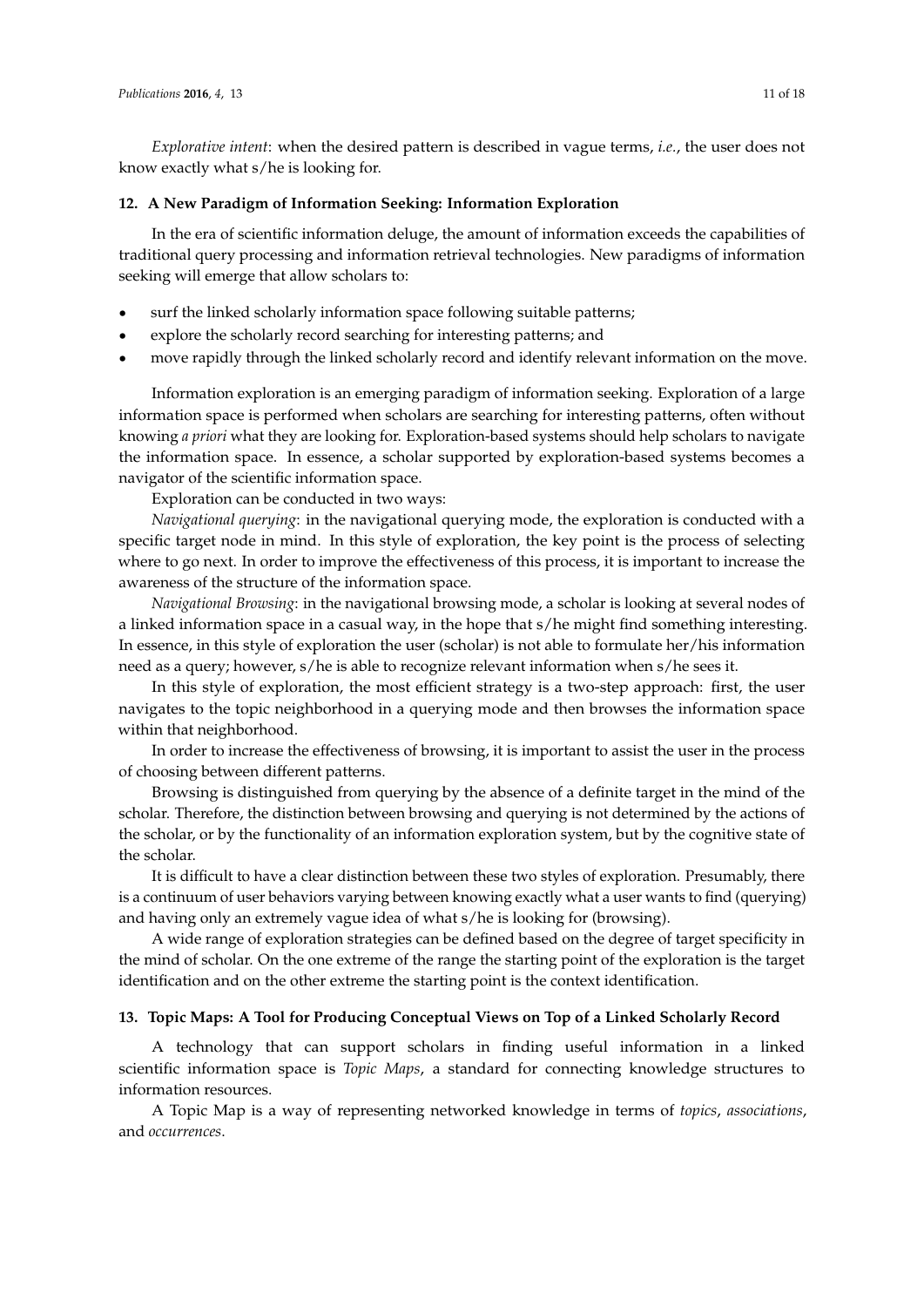- ' A topic is a machine-processable representation of a concept. The Topic Maps standard does not restrict the set of concepts that can be represented as topics in any way. Topics can represent any concept: in a scientific context, they can represent any scientific outcome: an article, an author, a dataset, a data mining/visualization tool, an experiment, *etc.* Typically topics are used to represent electronic resources (such as documents, web pages, and web services) and non-electronic resources (such as people or places).
- Associations represent hyper-graph relationships between topics: an article that suggests a thesis can connect to another article that supports this thesis, a data mining tool can connect to a mined dataset, *etc.*; and
- ' Occurrences represent information resources relevant to a particular topic.

In a Topic Map, each concept connects to another and links back to the original concept. Topics, associations, and occurrences can all be typed. Types are defined by the creator of the Topic Map(s). The definitions of allowed types constitute the ontology of the Topic Map. Each topic involved in an association is said to play a *role*, which is defined by the association *type*.

Topic Maps are a way to develop logical thinking by revealing connections and helping scholars see the lineage of an idea and how individual ideas form a larger whole.

The Topic Map can act as a high-level overview of the domain knowledge contained in a set of resources. In this way it can serve not only as a guide to locating resources for the expert, but also as a way for experts to model their knowledge in a structured way. This allows non-experts to grasp the basic concepts and their relationships before diving down into the resources that provide more detail.

Topic Maps are often described as a kind of superimposed semantic metadata layer for indexing (often dispersed and heterogeneous) information resources.

An information architecture based on Topic Maps may be said to have two layers: a knowledge layer (topic space) representing the objects in the domain being described and a content layer (resource space) holding information about these objects. With some thoughtful modeling it is even possible to create different layers of detail in a Topic Map.

Another way of looking at Topic Maps is to consider them as enablers of Knowledge Arenas, that is, virtual spaces where scholars and learners may explore what they know and what they do not know.

In fact, a Topic Map might be employed in an e-learning system to organize distributed learning resources on the web. Here the individual topics would represent digital "learning objects" like articles, video lectures, or slides.

A Topic Map can be created by a human author or automatically. The manual creation of topic maps guarantees high-quality, rich topic maps. However, even the automatic production of topic maps from a linked information space can give good results.

Topic Maps make information findable by giving every concept in the information space its own identity and providing multiple redundant navigation paths through the linked information space. These paths are semantic, and all points on the way are clearly identified with names and types that tell you what they are. This means you always know where you are. Therefore, Topic Maps can act as a GPS of the information universe.

In essence, Topic Maps can be used to create personalized semantic views, on top of a linked scholarly record that satisfies scholars' reading, learning, and research needs.

The standardization of Topic Maps is taking place under the umbrella of the ISO/IEC JTC1/SC34/WG3 Committee (ISO/IEC Joint Technical Committee 1, Subcommittee 34, Working Group 3—Document description and processing languages—Information Association). The Topic Maps (ISO/IEC 13250) reference model and data model standards are defined in a way that is independent of any specific serialization or syntax. It is desirable to have a way to arbitrarily query the data within a particular Topic Maps store. Many implementations provide a syntax by which this can be achieved (somewhat like 'SQL for Topic Maps') but the syntax tends to vary a lot between different implementations.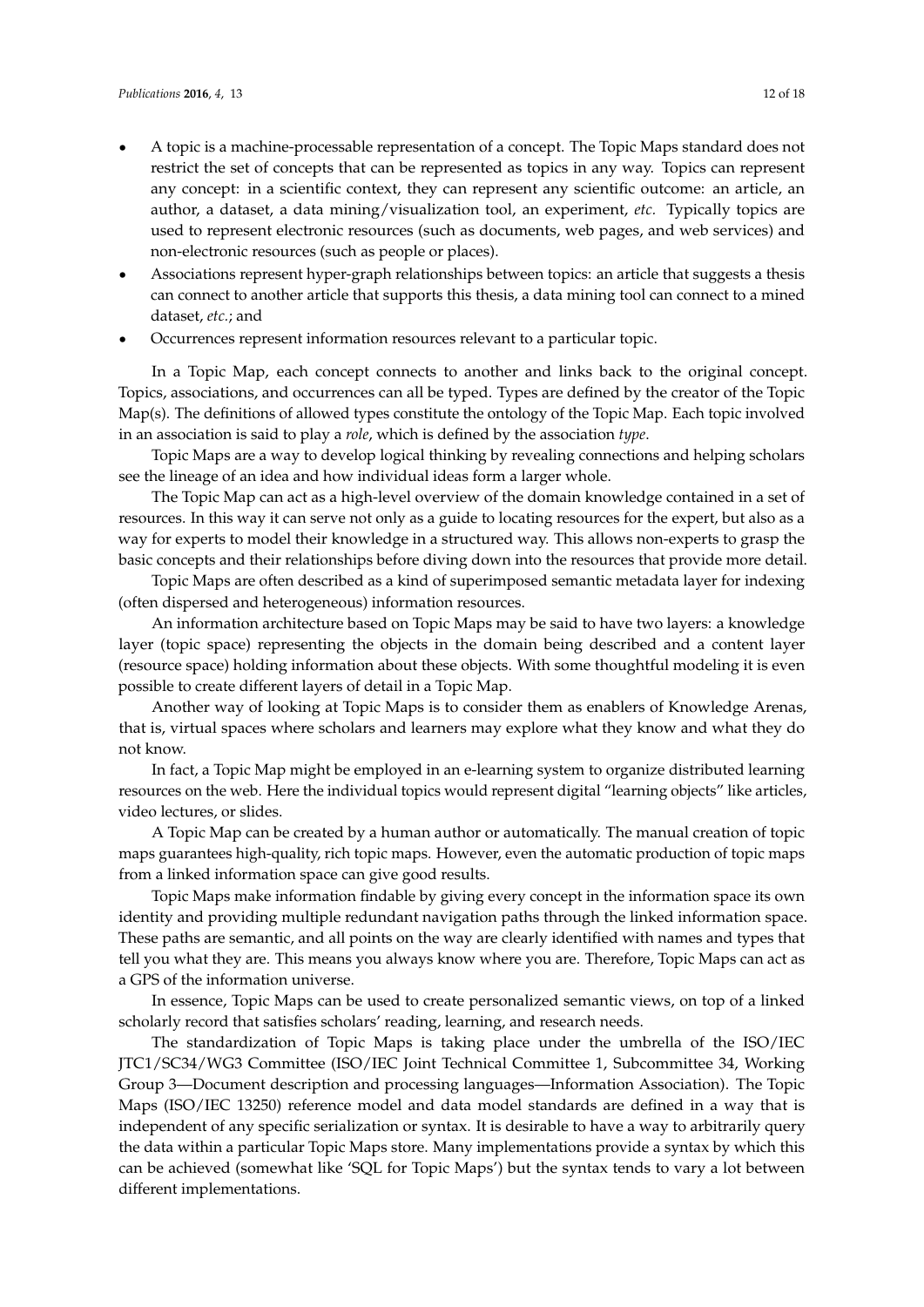#### **14. New Reading Practices**

The creation of linked scientific spaces, together with the growing quantity of published articles and the limited time for reading, is increasingly modifying reading practices in two main directions: *focused* reading *vs. horizontal/explorative reading*.

#### *14.1. Focused Reading*

Due to the continuously increasing quantity of scientific articles and data and the limited time for reading, scientists strive to avoid older and less relevant literature. They want to read only the relevant parts of a small number of core articles. Therefore, they tend to narrow the literature space to be browsed (tuned vision). A number of indicators of the relevance of an article are used: indexing and citations as indicators of relevance, abstracts and literature reviews as surrogates for full papers, and social networks of colleagues as personal alerting services.

#### *14.2. Horizontal Reading/Exploration*

Another form of reading consists in surfing the linked literature space in order not to find a specific article or a core set of articles to read, but rather to find, assess, and exploit a wide range of information by scanning portions of many articles, *i.e.*, horizontal reading. Horizontal reading is the exploration of large quantities of relevant information.

#### *14.3. Strategic Reading*

Both directions lead to a new reading practice: *strategic reading*. Strategic reading is the reading of the different modules of an article in relevance order rather than narrative order.

#### **15. New Learning Practices**

A linked scientific information space has the potential for increasing the learning capacity of scholars as it supports their cognitive processes. Cognitive processes involve the creation of links between concepts. This implies the ability to create meaning by establishing patterns, relationships, and connections. A linked space enables the construction of meaningful *learning patterns* that allow the acquiring of new or modifying existing knowledge. The following of pre-constructed learning patterns makes possible the exploration and comparison of ideas, the identification or resolution of disagreements, the tracking of contributions by an individual researcher, the tracing of the lineage of an idea, *etc.*

More importantly, a linked space facilitates the establishment of meaningful connections between several information elements: interpretation, prediction, causality, consistency, prevention, (supporting/challenging) argumentation, *etc.*

#### **16. Open Cyber-Scholarly Infrastructures**

By *Cyber-scholarly Infrastructure* we mean a managed networked environment that incorporates capabilities instrumental to supporting the activities conducted by scholars. It is an enabler of an open, evolvable, and extensible learned ecosystem composed of digital libraries, publishers' repositories, institutional repositories, data repositories, data centers, and communities of scholars.

It enables interoperation between data and literature, thus creating an open, distributed, and evolvable linked scholarly record. It provides an enabling framework for data, information, and knowledge discovery, advanced literature analyses, and new scholar practices based on linking and semantic technologies. Cyber-infrastructure-enhanced discovery, analysis, reading, and learning are especially important as they encourage broadened participation and wider diversity along individual, geographical, and institutional dimensions.

In particular, future *Open Cyber-scholarship Infrastructures* should support: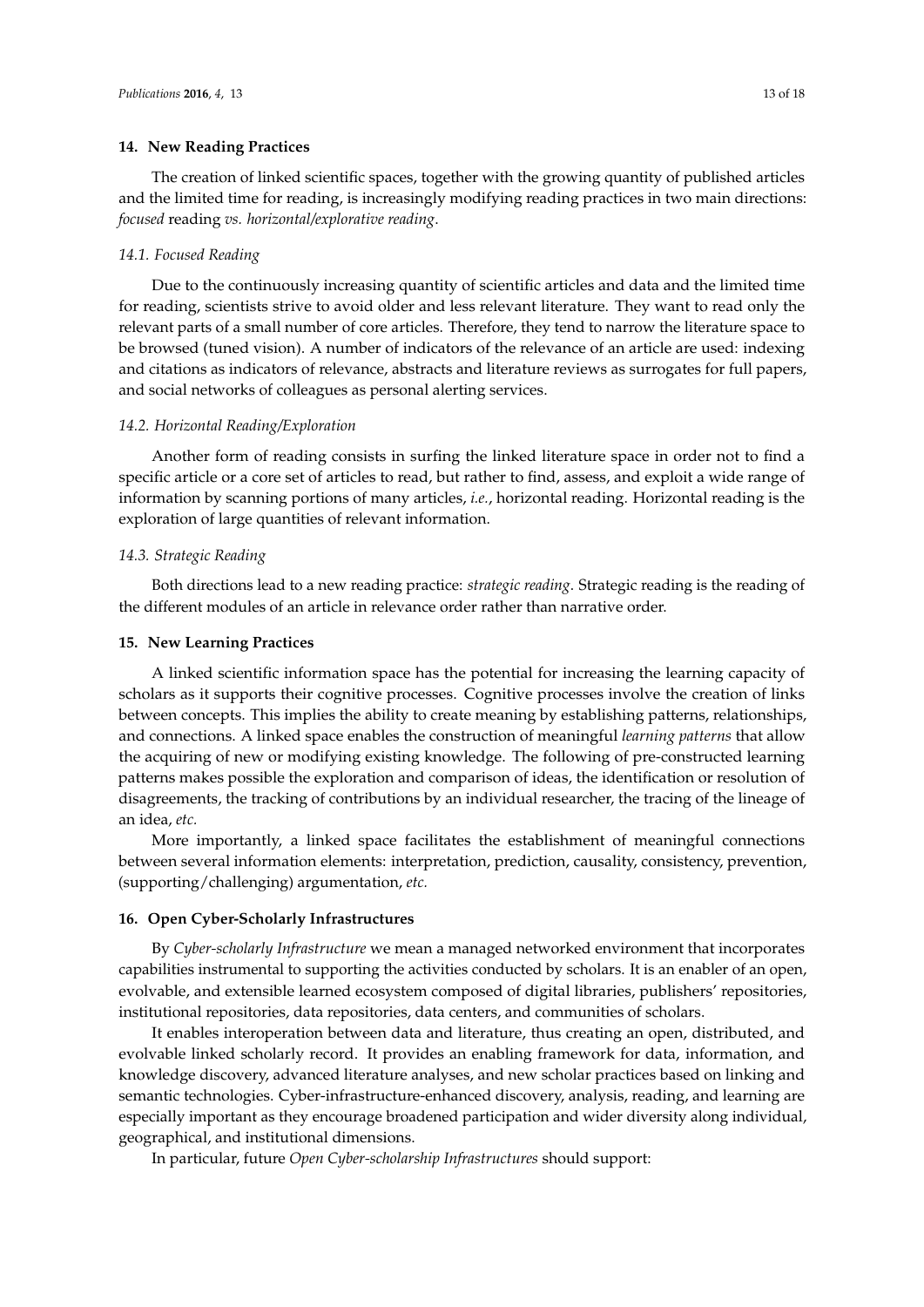- ' a *Scholarly Linking Environment* that:
	- ' provides a core set of *linking services* that create discipline-specific linked literature spaces and discipline-specific linked data spaces, connect literature spaces with data spaces, and build connections between diverse discipline-specific literature spaces.
	- ' supports the creation, operation, and maintenance of a core set of *linkers*. A linker is a software module that exploits encoded knowledge and metadata information about certain datasets or articles in order to build a relation between modules and/or datasets. The linking process is a two-phase process: the first phase provides assistance in locating and understanding resource capabilities; the second phase focuses on linking the identified resources.

Different types of linkers should be supported in order to implement the different types of relations between article modules and datasets. Linkers that connect modules related by a causality relationship, by a similarity relationship, by an "aboutness" relationship, or by a generic relationship; linkers that connect an article with the underlying dataset; linkers that connect a dataset with the supported articles; *etc.*

- ' *A Mediating Environment* that:
	- ' provides a core set of *intermediary services* that make the holdings of discipline-specific repositories and data centers, data archives, research digital libraries, and publisher's repositories discoverable, understandable, and (re)usable.
	- ' supports the creation, operation, and maintenance of *mediators*. A mediator is a software module that exploits encoded knowledge and metadata information about certain datasets or articles in order to implement an intermediary service. A core set of mediators should include: data discovery mediators, article module discovery mediators, mapping mediators, matching mediators, consistency checking mediators, data integration mediators, *etc.*
	- ' maintains data dictionaries, discipline-specific ontologies, and terminologies.
- ' *A Navigational Environment* that:
	- ' offers the possibility for scholars to start browsing in one dataset/article module and then navigate along links into related datasets/article modules, and/or supports search engines that crawl the linked information space by following links between datasets/article modules and provide expressive query capabilities over aggregated data.
	- maintains article module metadata registries;
	- ' maintains link metadata registries;
- ' *A Scholarly Reading and/or Learning Environment* that:
	- ' supports the creation, operation, and maintenance of a core set of *scholarly workflows.* Scholars should be enabled to describe an *abstract workflow* by specifying a number of abstract tasks. These tasks include identity resolution, text analysis, literature analysis, lineage analysis, reproducibility of work, repeatability of experiments, *etc.* The abstract workflow or workflow template is mapped into a *concrete workflow* using mappings that, for each task, specify a linker or a mediator, or a service to be used for its implementation. An abstract workflow is an acyclic graph in which the nodes are tasks and the edges present links that connect the output of a given task to the input of another task, specifying that the artifacts produced by the former are used by the latter.

The instantiation of a workflow results in a *scholarly reading/learning pattern*. By scholarly reading/learning pattern we mean a set of meaningfully linked article modules and datasets that support a scholarly activity (reading/learning/research). In essence, scholarly reading/learning patterns draw paths within the linked scholarly record.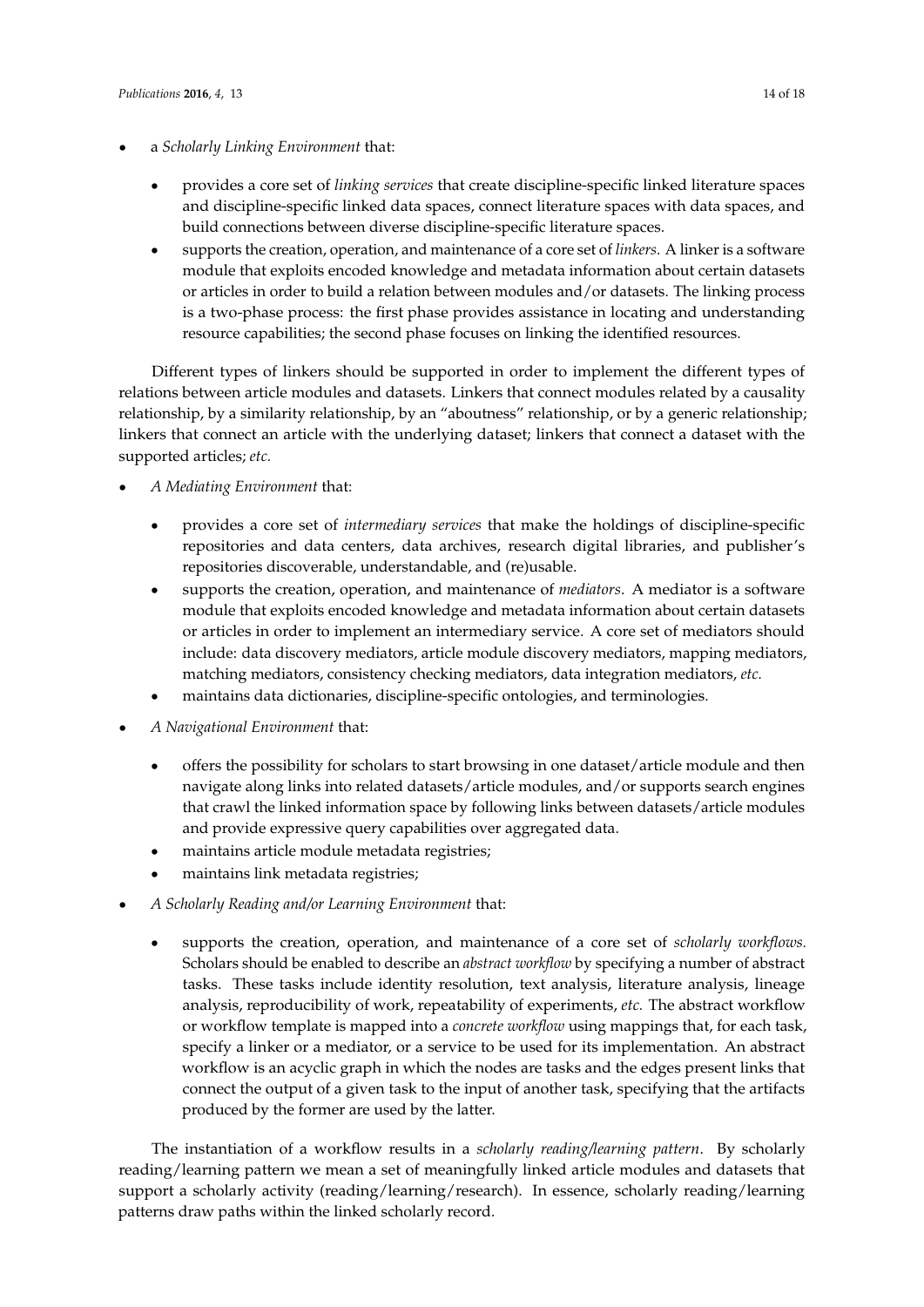- supports the creation and maintenance of reading and learning profiles in order to enable the creation of "personalized reading/learning patterns.".
- ' supports the creation and maintenance of *virtual information spaces (topic maps)* where scholars and learners may explore what they know and what they do not know.
- ' enables scholars, readers, and learners to find the scientific information they are looking for and correctly interpret it by allowing them to surf the linked scholarly record, following suitable scholarly patterns.

# **17. Concluding Remarks**

We expect that the building of the next generation of cyber-scholarly infrastructures will have a considerable impact on:

- ' accelerating the transition towards an extended system of scholarly communication that allows us to create, disseminate, and sustain unprecedented new forms of scholarly inquiry by utilizing the innovative capabilities of digital technologies;
- ' bringing to maturity digital publishing business models that support promotion and tenure practices that systematically reward digital publishing efforts;
- ' making scholarly knowledge freely available to anyone and opening up the process of knowledge discovery as early as possible;
- ' changing the scholarly publication: making the research outcomes reproducible, replicable, and transparent; making explicit hidden aspects of knowledge production;
- ' overcoming the distinction between the two cultures of the contemporary scientific world (*i.e.*, the culture of data and the culture of narrative) by tightly linking datasets and narrative;
- ' enabling Open Scholarship;
- ' enabling reputation management;
- ' bringing into closer working alignment scholars, libraries, and publishers;
- ' shifting the scientific method from hypothesis-driven to data-driven discovery; and
- ' enabling analysis of research dynamics as well as macro-analyses of research data of interest to universities, funding bodies, academic publishers, and companies.

Future cyber-scholarly infrastructures will make Jim Gray's vision of a world in which all scientific literature and all scientific data are online and interoperating happen.

**Acknowledgments:** This paper has been inspired by a number of papers, listed in Appendix, that have addressed some of the issues discussed. The author is grateful to the authors of these papers.

**Conflicts of Interest:** The author declares no conflict of interest.

# **Appendix**

- 1. Alexander, K.; Cyganiak, R.; Hausenblas, M.; Zhao, J. Describing linked datasets. In Proceedings of the Linked Data Workshop at WWW09, Madrid, Spain, 4 September 2009.
- 2. Altman, M.; King, G. A proposed standard for the scholarly citation of quantitative data. *D-Lib Magazine March*, April 2007.
- 3. Bardi, A.; Manghi, P. Enhanced publications: Data models and information systems. *LIBER Q.* **2014**, *23*, 240–273.
- 4. Bechhofer, S.; de Roure, D.; Gamble, M.; Goble, C.; Buchan, I. Research objects: Towards exchange and reuse of digital knowledge. In Proceedings of the Future of the Web for Collaborative Science (FWCS 2010), Raleigh, NC, USA, 6 July 2010.
- 5. Belhajjame, K.; Corcho, O.; Garijo, D.; Zhao, J.; Missier, P.; Palma, R.; Bechhofer, S.; García, E.; Gómez-pérez, J.M.; Klyne, G.; *et al*. Workflow-centric research objects: First class citizens in scholarly discourse. In Proceedings of the ESWC2012 Workshop on the Future of Scholarly Communication in the Semantic Web (SePublica2012), Heraklion, Greece, 28 May 2012.
- 6. Bizer, C. Interlinking scientific data on a global scale. *Data Sci. J.* **2013**, *12*, GRD16–GRD112.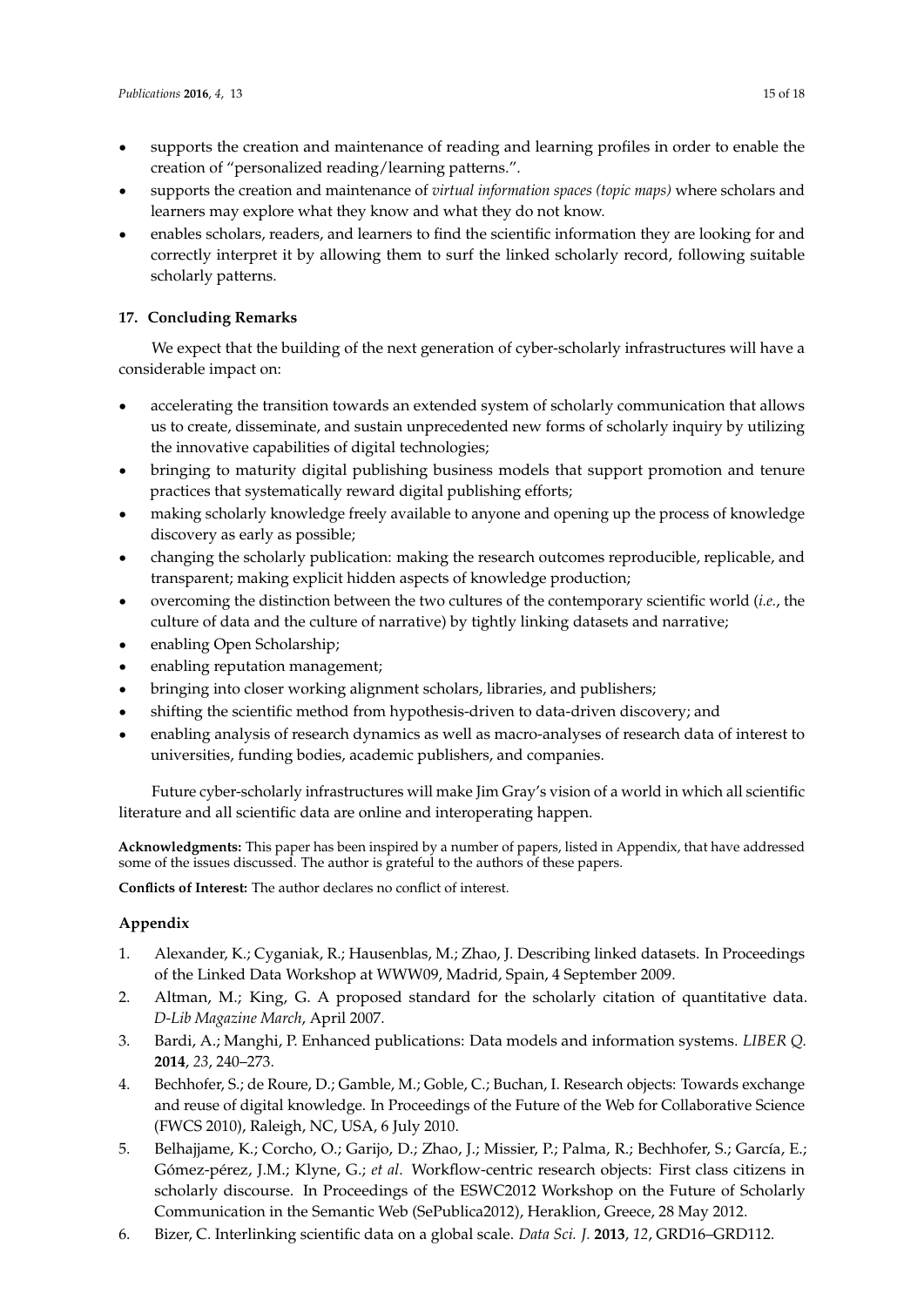- 7. Bizer, C.; Heatth, T. Linked Data: Evolving the web into a global data space (1st edition). Synthesis Lectures on the Semantic Web: Theory and Technology, 1:1, 1-136. Morgan & Claypool.
- 8. Borgman, C. Data, disciplines, and scholarly publishing. *Learn. Publ.* **2008**, doi:10.1087/ 095315108X254476.
- 9. Bourne, P.; Clark, T.; Dale, R.; de Waard, A.; Herman, I.; Hovy, E.; Shotton, D. (Eds.) Improving the future of research communications and e-scholarship. *Dagstuhl Manif.* **2011**, doi:10.4230/ DagMan.1.1.41.
- 10. Bourne, P. Will a biological database be different from a biological journal? *PLoS Comput. Biol.* **2005**, *1*, 179–181.
- 11. Shun, S.B.; Simon, J.; Li, V.U.; Sereno, B.; Mancini, C. Modeling naturalistic argumentation in research literatures: Representation and interaction design issues. *Int. J. Intell. Syst.* **2007**, doi:10.1002/int.20188.
- 12. Shun, S.B. Net-Centric Scholarly Discourse? Available online: http://slidesha.re/qvoqoU (accessed on 1 February 2016).
- 13. Clark, T.; Ciccarese, P.; Goble, C. Micropublications: A semantic model for claims, evidence, arguments and annotations in biomedical communications. *J. Biomed. Semant.* **2014**, doi:10.1186/ 2041-1480-5-28.
- 14. Burke, R.; Hammond, K.; Young, B. Knowledge-based navigation of complex information spaces. In Proceedings of the Thirteenth National Conference on Artificial Intelligence and Eighth Innovative Applications of Artificial Intelligence Conference, Portland, OR, USA, 4–8 August 1996.
- 15. Castelli, D.; Manghi, P.; Thanos, C. A vision towards scientific communication infrastructures. *Int. J. Digit. Libr.* **2013**, *13*, 3–4.
- 16. Decker, S. From Linked Data to Networked Knowledge. Available online: http://videolectures. net/eswc2013\_decker\_networked\_knowledge/ (accessed on 1 February 2016).
- 17. De Vocht, L.; Coppens, S.; Verborgh, R.; Sande, M.V.; Mannens, E.; van de Walle, R. Discovering meaningful connections between resources in the web of data. In Proceedings of the LDOW2013, Rio de Janeiro, Brazil, 14 May 2013.
- 18. De Waard, A. From proteins to fairytales: Directions in semantic publishing. *IEEE Intell. Syst.* **2010**, *25*, 83–88.
- 19. De Waard, A.; Buckingham, S.; Carusi, A.; Park, J.; Samwald, M.S. Hypotheses, evidence and relationships: The HypER approach for representing scientific knowledge claims. In Proceedings of the 8th International Semantic Web Conference, Workshop on Semantic Web Applications in Scientific Discourse, Lecture Notes in Computer Science, Washington, DC, US, 25–29 October 2009; Springer Verlag: Berlin, Germany, 2009.
- 20. De Waard, A.; Kircz, J. Modeling scientific research articles—Shifting perspectives and persistent issues. In Proceedings of the ELPUB 2008 Conference on Electronic Publishing, Toronto, ON, Canada, 25–27 June 2008.
- 21. Dillon, A.; Richardson, J.; McKnight, C. *Navigation in Hypertext: A Critical Review of the Concept*; Diaper, D., Gilmore, D., Cockton, G., Shackel, B., Eds.; Human Interaction—INTERACT'90: Amsterdam, The Netherlands, 1990; pp. 587–592.
- 22. Evans, J. Electronic publication and the narrowing of science and scholarship. *Science* **2008**, doi:10.1126/science.1150473.
- 23. Fink, L.; Fernicola, P.; Chandran, R.; Parastatidis, S.; Wade, A.; Naim, O.; Quinn, G. Word add-in for ontology recognition: Semantic enrichment of scientific literature. *Bioinfrmatics* **2010**, *11*, 103.
- 24. Ginsparg, P. Text in a data-centric world. In *The Fourth Paradigm: Data Intensive Scientific Discovery*; Microsoft: Redmond, WA, USA, 2009.
- 25. Goble, C.; de Roure, D. The Impact of Workflows on Data-centric Research. In *The Fourth Paradigm: Data Intensive Scientific Discovery*; Hey, T., Tansley, S., Tolle, K., Eds.; Microsoft Research: Redmond, WA, USA, 2009.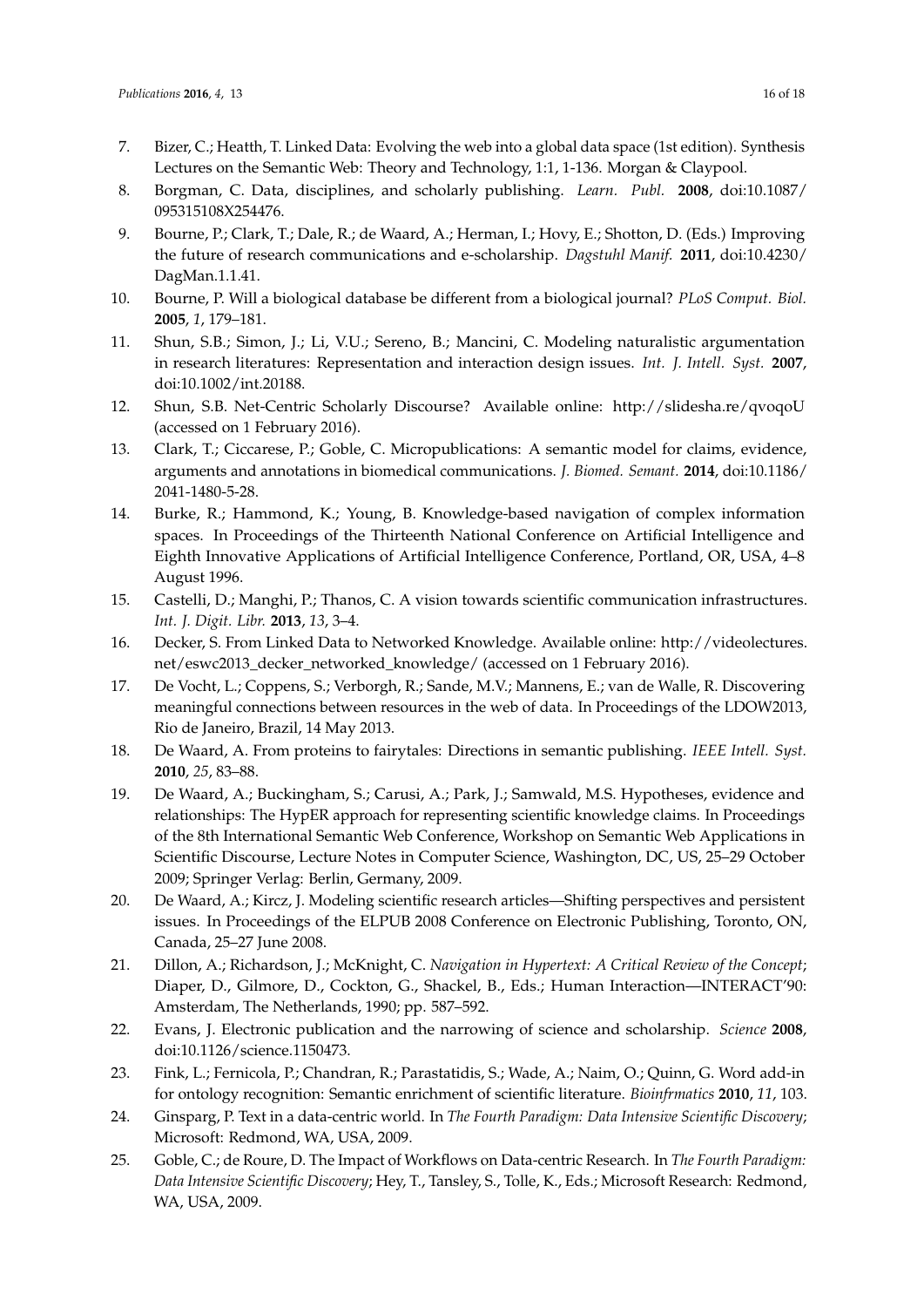- 26. Gray, J.; Szalay, A.; Thakar, A.; Stoughton, C.; van de Berg, J. *Online Scientific Data: Curation, Publication and Archiving*; Technical Report MSR-TR- 2002-74; Microsoft Research: Redmond, WA, USA, 2002.
- 27. Gruber, T. Towards principles for the design of ontologies used for knowledge sharing. *Int. J. Hum. Comput. Stud.* **1995**, *43*, 907–928.
- 28. Halevy, A.; Franklin, M.; Maier, D. Principles of dataspace systems. In Proceedings of the PODS'06, Chicago, IL, USA, 26–28 June 2006.
- 29. Harmsze, F. A Modular Structure for Scientific Articles in an Electronic Environment. Ph.D. Thesis, University of Amsterdam, Amsterdam, The Netherlands, 2000.
- 30. Herman, I.; Clark, T.; Hovy, E.; de Waard, A. *Report on the "Future of Research Communications" Workshop*; Dragstuhl Research Online Publication Server: Dagstuhl, Germany, 15–18 August 2011; doi:10.4230/DagRep.1.8.29
- 31. *The Fourth Paradigm: Data Intensive Scientific Discovery*; Hey, T., Tansley, S., Tolle, K., Eds.; Microsoft Research: Redmond, WA, USA, 2009.
- 32. Hu, J.; Wang, G.; Lochovsky, F.; Sun, J.; Chen, Z. Understanding user's query intent with Wikipedia. In Proceedings of the WWW 2009, Madrid, Spain, 20–24 April 2009.
- 33. Hunter, J. Scientific models—A user—Oriented approach to the integration of scientific data and digital libraries. In Proceedings of the VALA 2006, Melbourne, Australia, 8 February 2006.
- 34. Idreos, S. Big data exploration. In *Big Data Computing*; Taylor and Francis: Abingdon, UK, 2013.
- 35. Johnsen, L. Topic maps. *J. Inf. Archit.* 1 July 2010, ISSN: 1903-7260.
- 36. Kavuluru, R.; Thomas, C.; Sheth, A.; Chan, V.; Wang, W.; Smith, A. An up-to-date knowledge-based literature search and exploration framework for focused bioscience domains. In Proceedings of the IHI 2012—2nd ACM SIGHIT International Health Informatics Symposium, New York, NY, USA, 28–30 January 2012.
- 37. Khabsa, M.; Giles, C.L. The number of scholarly documents on the web. *PLoS ONE* **2014**, *9*, e93949.
- 38. Kircz, J.; Harmsze, F. Modular Scenarios in the Electronic Age. In Proceedings of the Conferentie Informatiewetenschap 2000: De DoelenUtrecht, 5 April 2000; pp. 31–43.
- 39. Kircz, J.G. New practices for electronic publishing—New forms of the scientific paper. *Learn. Publ.* **2002**, doi:10.1087/095315102753303652.
- 40. Lagoze, C.; van de Sompel, H. The OAI Protocol for Object Reuse and Exchange. Available online: http://www.openarchives.org/ore (accessed on 1 February 2016).
- 41. Lynch, C. Jim Gray's fourth paradigm and the construction of the scientific record. In *The Fourth Paradigm: Data Intensive Scientific Discovery*; Microsoft: Redmond, WA, USA, 2009.
- 42. Owen, J.S.M. The Scientific Article in the Age of Digitization. Ph.D. Thesis, University of Amsterdam, Amsterdam, The Netherlands, 2005.
- 43. McPherson, T. Scaling vectors: Thoughts on the future of scholarly communication. *J. Electron. Publ*. **2010**, doi:10.3998/3336451.0013.208.
- 44. Microsoft. Patterns & Practices. Available online: https://msdn.microsoft.com/en-us/library/ ff646997.aspx (accessed on 1 February 2016).
- 45. Microsoft. An Introduction to Topic Maps. Available online: https://msdn.microsoft.com/ en-us/library/aa480048(d=printer) (accessed on 1 February 2016).
- 46. Nicholas, D.; Huntington, P.; Jamali, H.; Rowlands, I.; Dobrowoski, T. Viewing and Reading Behavior in a Virtual Environment. Available online: https://www.emeraldinsight.com/ 0001–253X.htm (accessed on 1 February 2016).
- 47. Nicholas, D.; Huntington, P.; Jamali, H.; Rowlands, I.; Dobrowoski, T. Characterizing and evaluating information seeking behavior in a digital environment: Spotlight on the 'Bouncer'. *Inf. Process. Manag.* **2007**, *43*, 1085–1102.
- 48. Paskin, N. Digital object identifier for scientific data. *Data Sci. J.* **2005**, *4*, 12–20, doi:10.2481/ dsj.4.12.